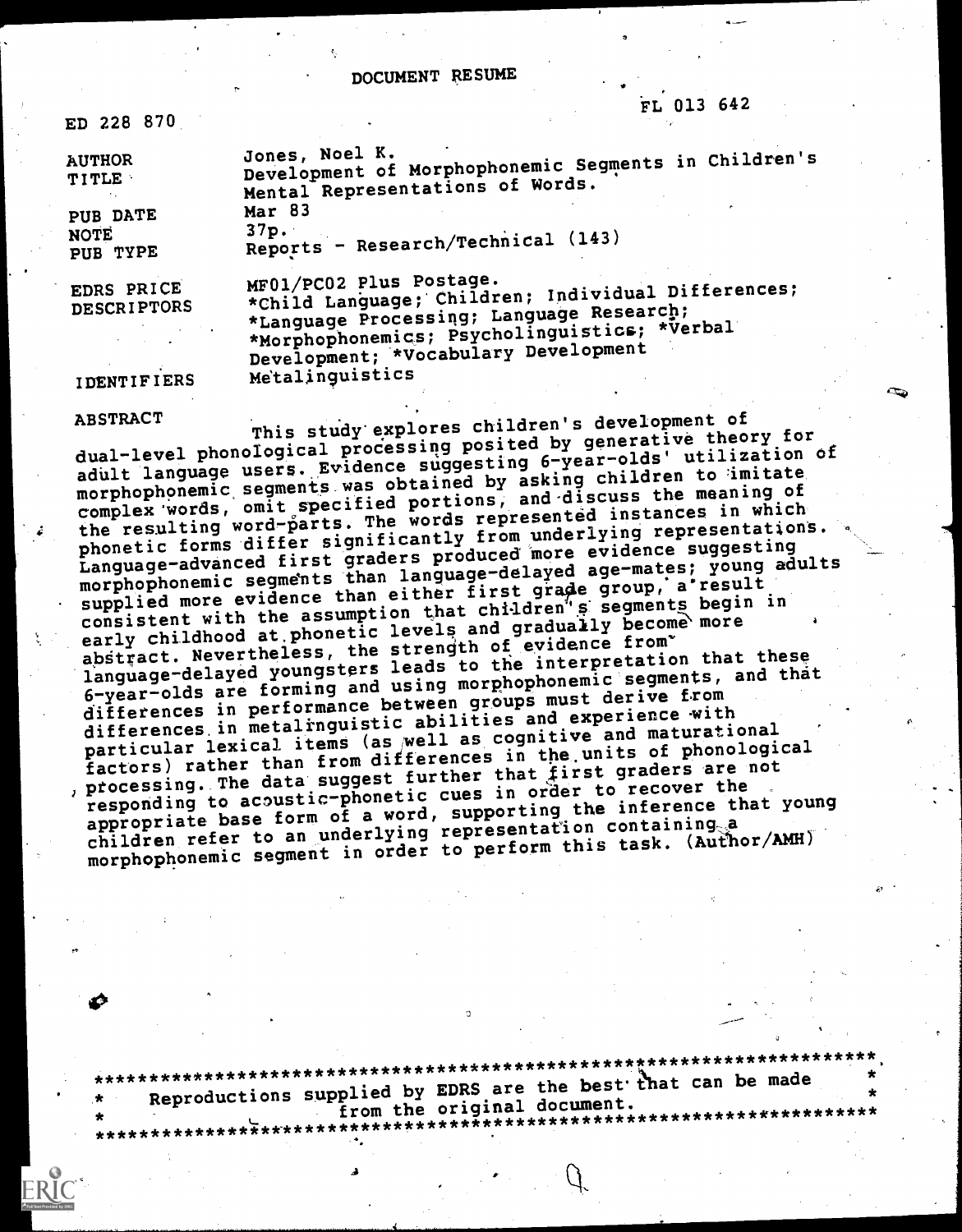Deyelopment of Morphophonemic Segments in Children's Mental Representations of Words

## March, 1983

## Noel K. Jones, Ph.D.

University of North Carolina-Wilmington

 $\tilde{z}$ 

U.S. DEPARTMENT OF EDUCATION NATIONAL INSTITUTE OF EDUCATION EDUCATIONAL RESOURCES INFORMATION CENTER (ERIC)

 $\alpha$  and  $\alpha$ 

ED228870

 $F1013642$ 

- This document has been reproduced as received horn the person or organization originating it.
	- Minor changes have been made to improve reproduction quality.
- Points of view or opinions stated in this document do not necessardy represent official NIE position or palicy

**"PERMISSION TO REPRODUCE THIS** MATERIAL HAS BEEN GRANTED BY

<u>Noel K Jones</u>

TO THE EDUCATIONAL RESOURCES INFORMATION CENTER (ERIC)."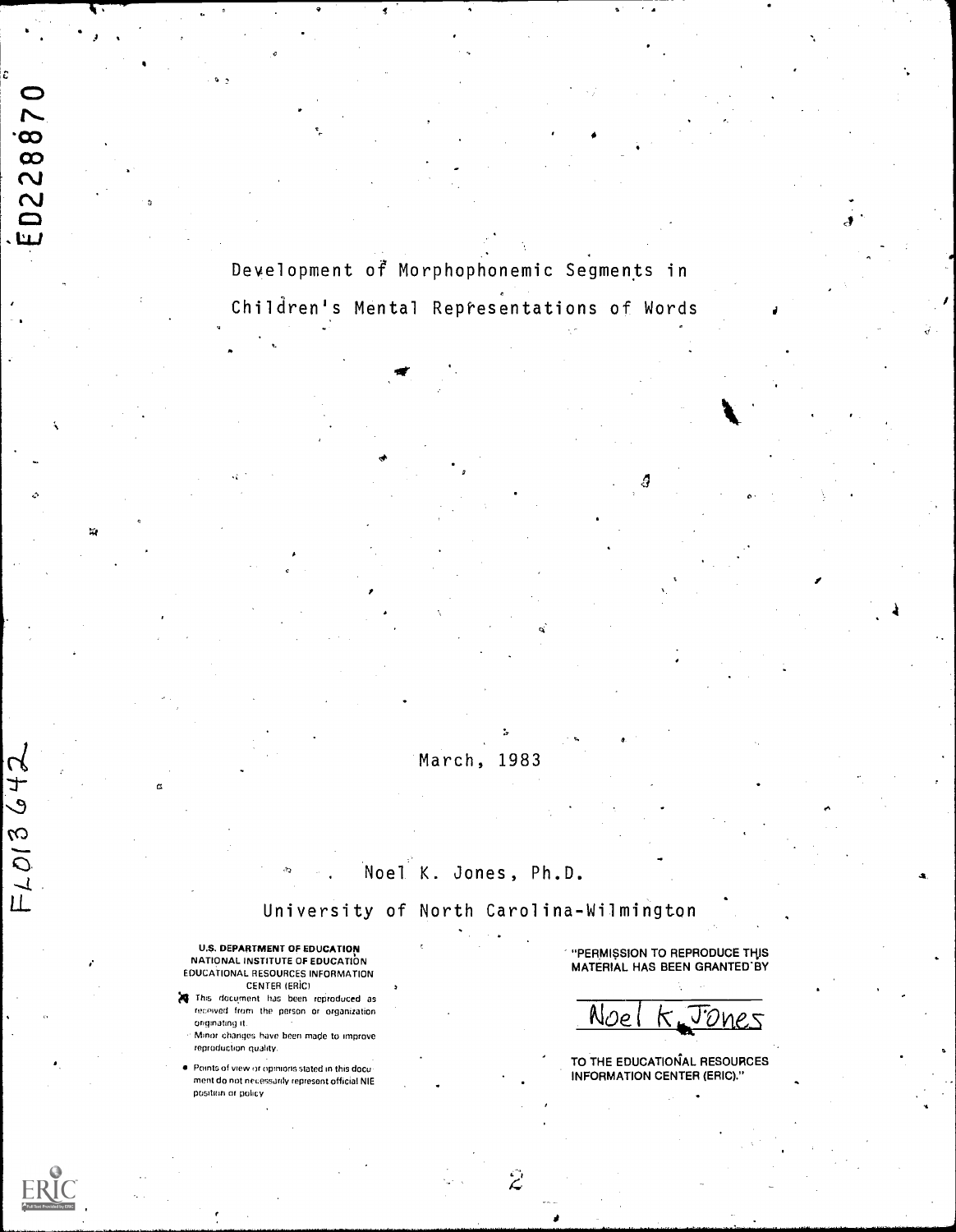Development of Morphophonemic Segments in Children's Mental Representations of,Words

#### Noel K. Jones, Ph.D.

. University of North Carolina - Wilmington.

According to generative phonological theory, adults form and use underlying segmental representations of utterances in the processes of producing and perceiving speech. The segments of these representations are abstract in the sense that a limited inventory of segments (defined by relativistic articulatory features) converts to a variety of phonetic forms in the utterances speakers produce. These phonetic or surface forms are themselves abstractions--patterns or classes of sounds observed across unique renditions of words and phrases by individual speakers in particular performances.

Examples of phonetic variants of a more abstract segment include: (1) The positional allomorphs of /t/ in ton, stew, net, letter, and train; (2) The three phonetic forms of the plural morpheme  $/Z/$  in words like hats, guns, gases (realized as [s], [z], and [iz] respectively); (3) The varying phonemic representations of the final /d/ in divide observed in the derivative forms division and divisive; and (4). The effects of rules specific to certain dia- \ lects, such as the elision of final consonants or the reduction of final consonant clusters in black vernacular English (e.g., [win] for wind and [pos] for post).

Because of its explanatory power, generative phonological theory in its general outlines is widely but not universally accepted, even though

-3

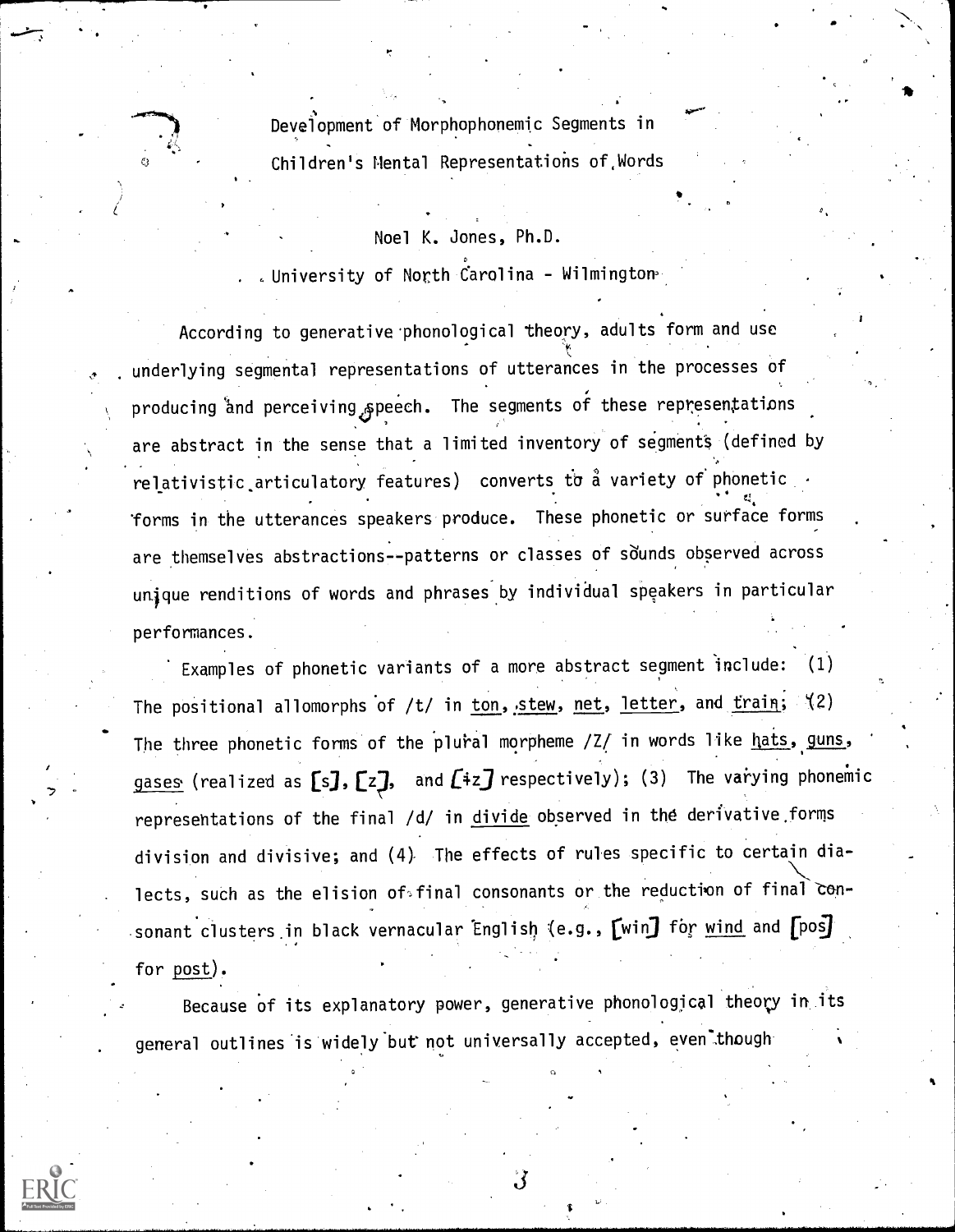within this framework many issues remain unresolved. Debate continues over the limits of abstractness of segments in.adults' representations of words; example three above, for example--the claim that a morphophonemic  $/d$  underlies the third consonant of divide, division, and divisive--is still disputed (Kiparsky, 1968). A second unresolved issue is: At what.point and through what processes do children begin to utilize segments as abstract as those posited for adult speech 'competence?

 $\lambda$  . The set of  $\lambda$ 

At present very little is certain about children's development of the adult system of phonological representation. Generative theory implies that when children's speech resembles adult speech, children must be forming and using underlying segmental representation (Chomsky and Halle, 1968; Schane, 1973), but how abstract children's segments are at any stage is unclear. C. Chomsky (1970) has shown that children are still learning vowel shifts and morphophonemic changes for such cases as evade, evasive, and evasion. into their adolescent years. Segment changes appear, however, even in inflected forms used by pre-school children. For example in Berko's study  $(1958)$ , children used  $[s]$  for the plural morpheme affixed to word forms ending in a voiceless consonants (e.g. biks) and  $[z]$  for word-forms ending. in voiced consonants.

Berko's data supplies little evidence concerning children's abilities to make segment changes in base morphemes, however. On nonsense items where such changes might have occurred (\*bing and \*gling), only 4 of 80. children changed the vowel to form a past tense (e.g.,  $[$ raen] or  $[]$ glaend]). Using. greal words, seventeen first graders, but no nursery schoolers changed ring to rang. Whether children represent forms such as ring and rang and get and getting as separate lexical items, or whether they are aware of the semantic and/or phonological relationships has not yet been determined.

 $\circ$ 

 $\cdot$  . The set of  $\mathcal{L}_1$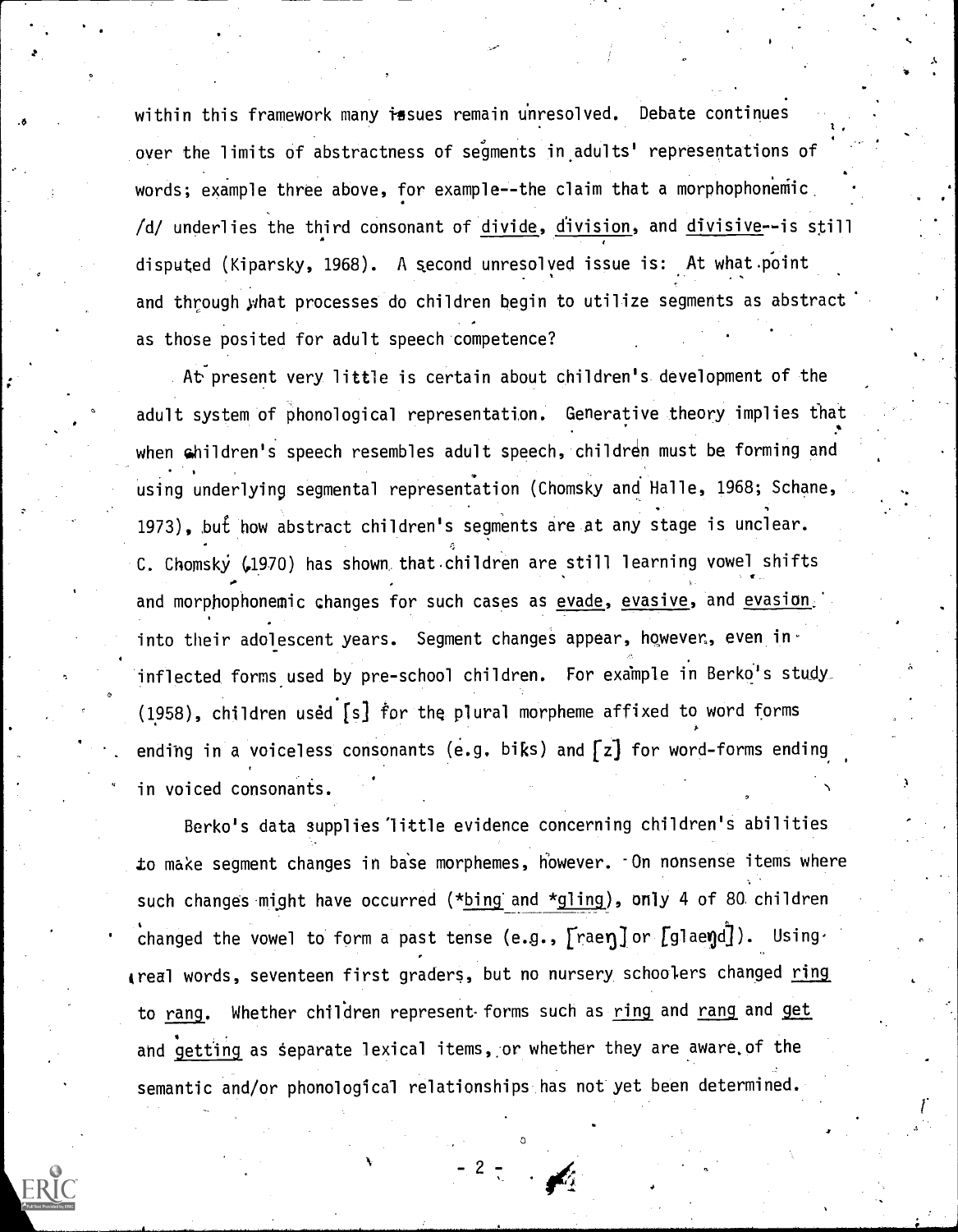Some writers have suggested that children's segments may be tloser to - the phonetic level than the morphophonemic level hypothesized for adults-for example, they may at some point represent the various positional allomorphs of  $/t/$  (see example 2 above) as categorically distinct segments (Sayin, 1972; Chomsky, 1970). Certainly it is difficult to believe that when children first acquire a word their mental representation of that word contains abstract morphophonemic segments.

If one assumes that the segments of representations used for producing and perceiving speech begin in early childhood at'a phonetic level and gradually become more abstract, then one would expect not only (a) that children/would supply. much less evidence suggesting such segments than would adults, but also (b) that children whose language development is accelerated whose  $\blacksquare$ would supply more evidence for abstract segments than'children developing. slowly.

This paper represents an initial attempt to test these expectations. The specific objectives of the study are to determine whether 6-year-old children form mental representations of words that contain morphophonemic segments, and whether there are differences in the extent to which,morphophonemic segments are used between children who are notably successful in performing linguistic tasks (such as learning to read) and those who have difficulty with such tasks.

#### Methodology

Investigation of the development of morphophonemic segments raises a number of methodological issues. First is the question of what constitutes clear and sufficient evidence that such abstract segments underlie child-, ren's speech processing. For adults, the presence in spontaneous speech of related forms containing categorical segment changes (e.g., divide and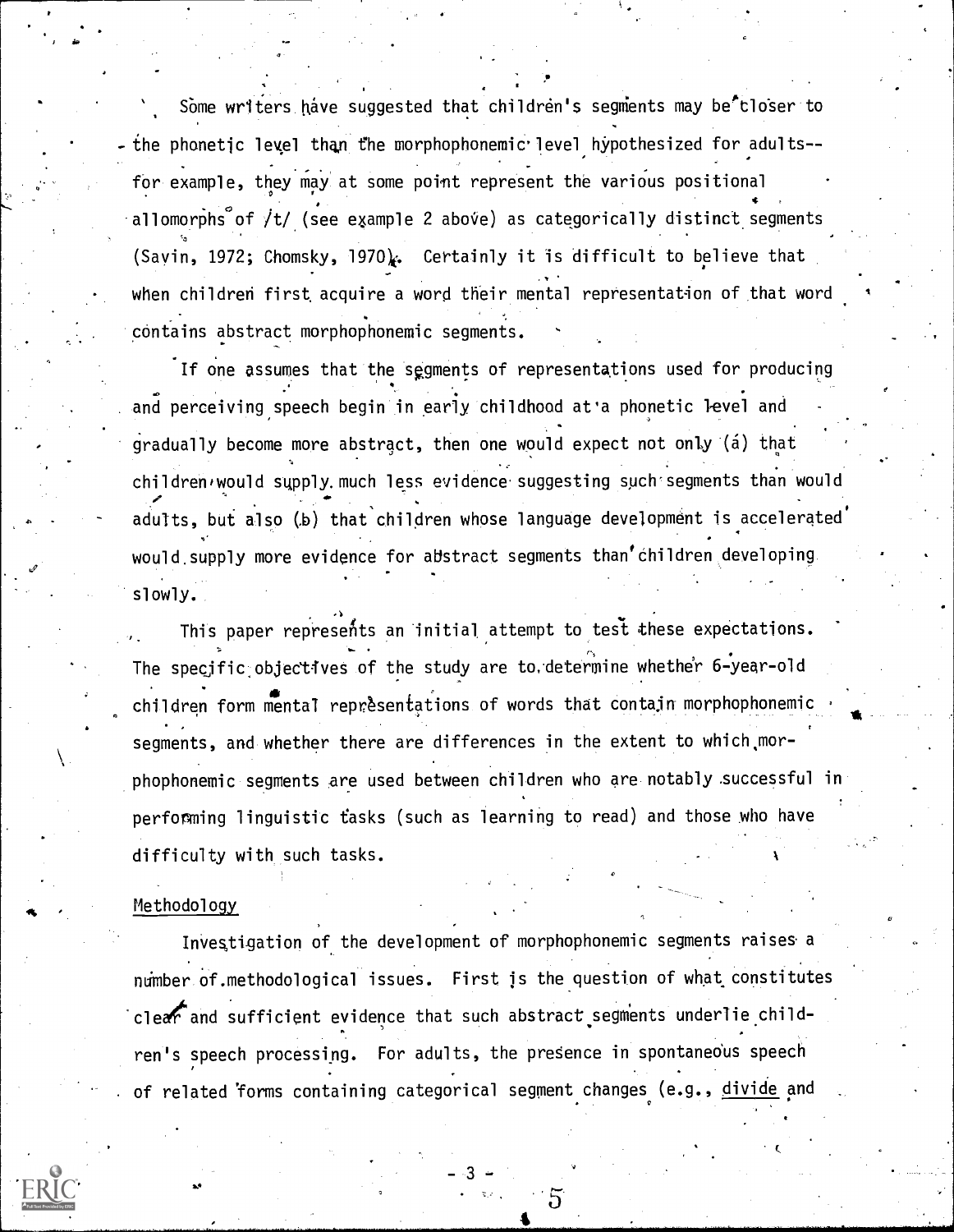division), awareness of the meaning relationships between these forms, and categorical changes produced in converting one form into another are the evidence upon which generative phonological theory is predicated. This study seeks to avoid the issue of the psychological reality of morphophonemic segments by obtaining and analyzing what would be comparable evidence from children.

For very young children, the presence of two related forms (such as press and pressure, or get and getting with a flapped medial consonant) in spontaneous or elicited performance cannot be considered sufficient evidence for base, generative segments, since the child may be representing and storing each word as a distinct lexical item. Some indication that the child is aware of and uses the meaning commonality of the two forms is also necessary.' For this reason, the experiment used in this study presented children with the task of taking apart complex words and commenting about the meaning of the base portion. In this way, both the base and denived forms could be elicited from the child, the extent of change in the phonetic form of the base words could be observed, and the child could be interviewed about the"meaning of the word fragment produced in response to the examiner's directions.

The second methodological issue concerns the interpretation of differences in performance. Comparisons between the responses of adults and children on the same linguistic task would be interesting, but since many factdrs associated with disparities in cognitive and linguistic maturity may affect performance, we have no metric with which to judge differences. It is important, however, to find out what adults do with this specific task, and to make some qualitative comparisons, since the basic issue here is whether children's linguistic competence is equivalent to adults<sup>1</sup>. In other words, adult-child comparisons can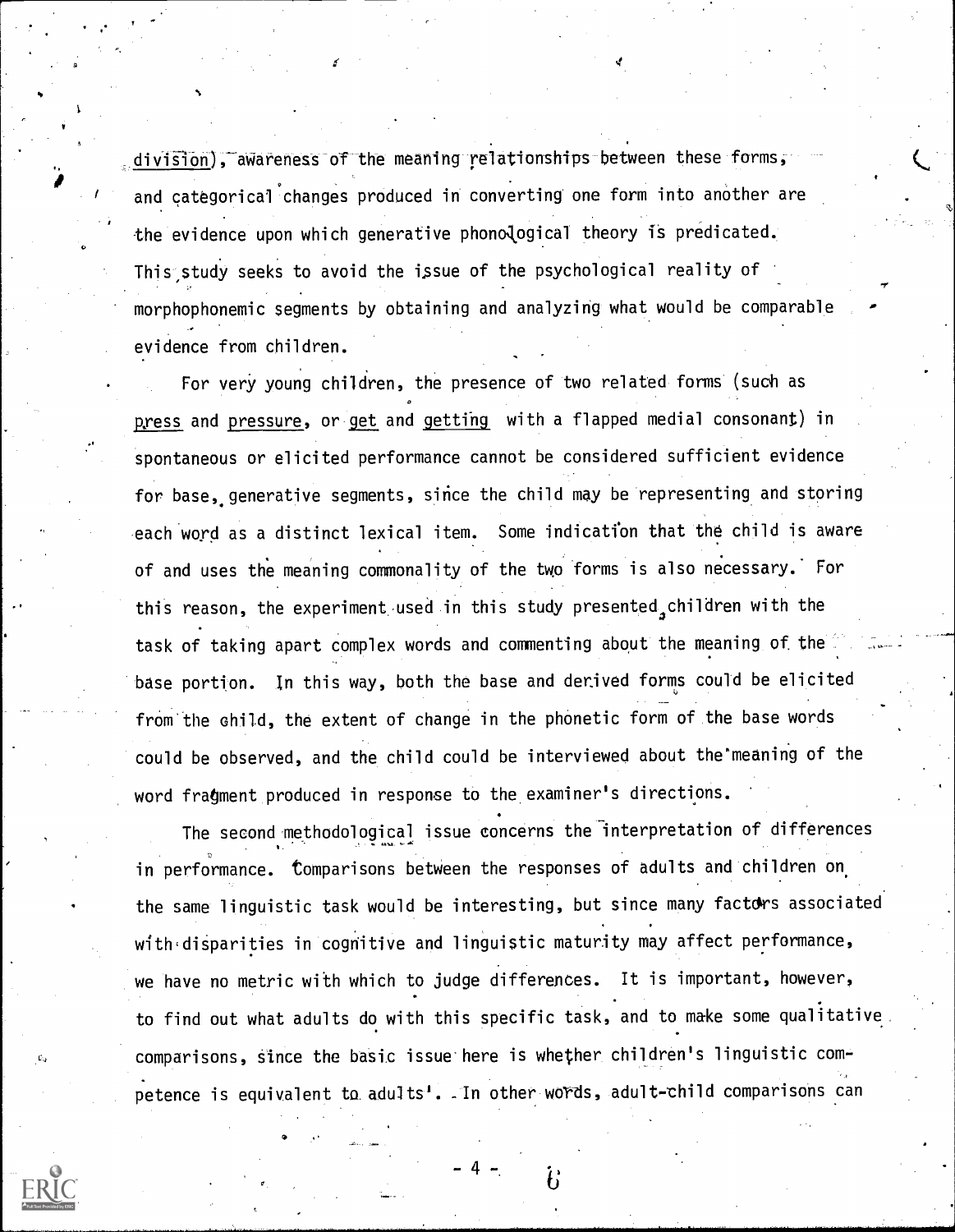at least be helpful in deciding whether the evidence obtained from children might be viewed as evidence for abstract segments.

Comparisons between the performance of children who are advanced vs. delayed in general language development allows a direct test of the assump- ,, tion that children's segments become progressively more abstract. But here too there are problems in interpreting performance differences. Measurable differences in language development may reflect metalinguistic abilities, differences in learning and experience, and/or cognitive abilities rather than (or in addition to) differences in linguistic competence. In short, this experiment has potential for demonstrating that abstract segments are used by 6-year-olds to understand, store, and produce words; but it has limited potential for providing evidence that such segments are not present.

Given the problem of determining what is sufficient evidence that morphophonemic segments are present, this study must be considered primarily exploratory. The data obtained may be more useful in determining what might be convincing evidence for such abstract segments, and in generating additional hypotheses on this issue, than it will be for determining the nature of children's segments.

Procedures. The experimental task is similar to the ones used by Bruce (1964) and by Rosner and Simon (1971). Subjects were asked to omit a morpheme, syllable, or segment from a word in this way: first, the examiner read a sentence containing the test word; second, the child was asked to pronounce the test word; then he was requested to "Say it again, but leave off the (the specified part). If the subject produced an incomplete or wrong segmentation, he was asked to say the test word once more, then "Say it again and leave **or** and the set of the set of the set of the set of the set of the set of the set of the set of the set of the set of the set of the set of the set of the set of the set of the set of the set of the set of the set of the off just the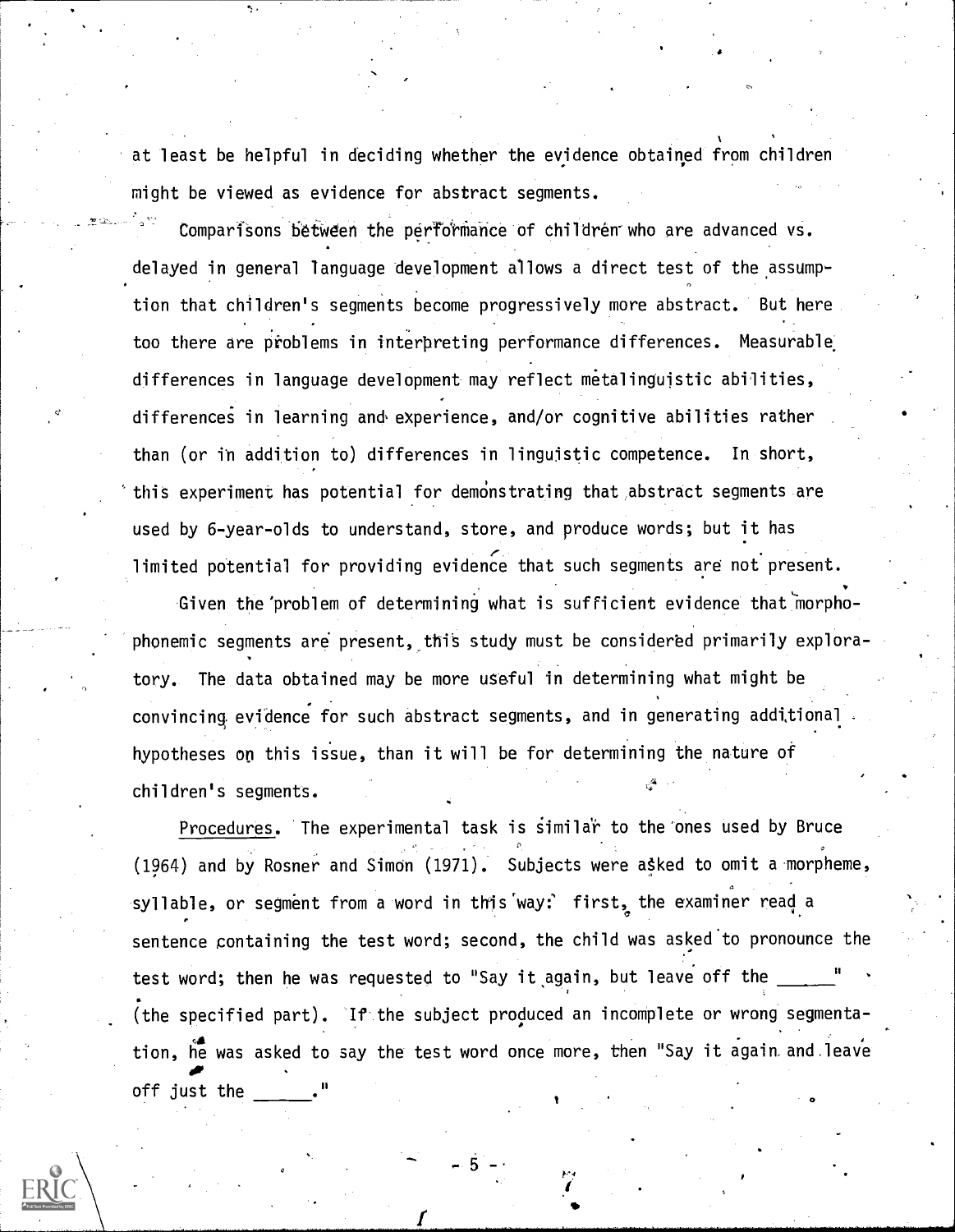As soon as the child produced a word fragment, he was asked, "What does that mean?" If no answer was received, prompts were used such as, "What does it make you' think of?" or "Can you show me what it means?" Prompts were usually necessary on<sup>ty</sup> for the first two or three items.

Subjectswere tested individually in an isolated setting within the school during the school day. Items were presented orally, and responses the school during were both hand-transcribed during the task and tape-recorded for later analysis.

Subjects were selected from schools in a New York community representing  $\bullet$  . The set of  $\bullet$ rural, urban, and suburban populations and a wide range of socioeconomic levels. Adult subjects were 20 high sthool sophomores'(11 females and 9 males) constituting the total enrollment of one English class of average ability. Thirty-six first graders were  $r$ andomly chosen from classrooms of five schools. Data had been collected from these 6-year-olds on three additional linguistic, tasks in the context of a related experiment. These tasks were:

Reading a set of 30 consonant-vowel-consonant (CVC) words (10) and  $\mathbf{r}$  and  $\mathbf{r}$ non=words (20); for example, ten and fim.

2. Omitting a segment from an orally repeated word using the procedures of Rogner and Simon (1971); for example: "Say steep" : . . (response). "Now say it again, but don't say the  $\Gamma\text{th}J$  ." . . . ("seep"). The result of a correct omission Was always a real word.

3. Marking a set of 8 pictures on the basis of the presence or absence of a specified segment in the names of the objects pictured and named by the examiner. For example, children were asked to make an "X' if there was, and an '0' if there was not a  $\lceil p^h \rceil$  in the words pencil, zipper, cup, spoon, prince,

-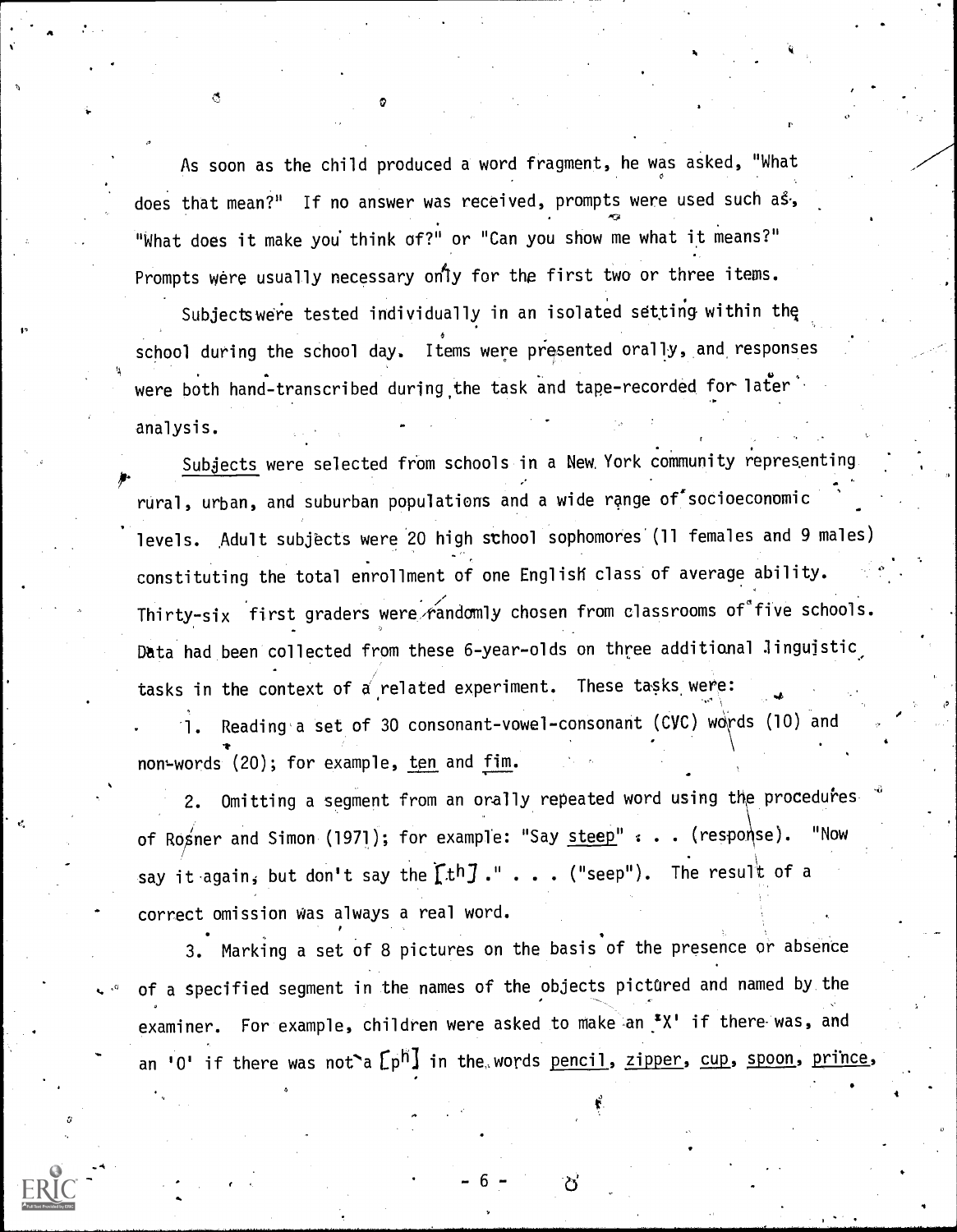beads, strawberry, and crib. Eighty-eight trials were presented testing the presence-or absence of 11 segments in initial, final, and medial posi-, tions and in two clusters.

Children were divided into "language advanced" and "language delayed" groups (those with high likelihood vs. low likelihood of possessing and using morphophonemic segments) on the basis of combined Z scores from these tasks. Using natural breaks observed in the distribution of scores, the 16 highest-scoring children were selected as the "advanced" group and the 20 lowest-scoring children were then selected for the "delayed" group. Extreme scores were used to establish a stronger possibility of difference in linguistic competence between the two groups.

Although there is a high degree of similarity between the experimental task and the tasks used to identify children as language advanced or delayed, reports of school achievement in language learning and performance allow an independent validation of these ratings. Children in the advanced group were making excellent progress in learning to read; whereas delayed group subjects were from classes deliberately composed of children identified as poorly prepared to begin learning to read or were reported by teachers to be having , great difficulty. (Reading instruction was proceeding for most of these children, however, using an intensive decoding approach--Englemann and Bruner,  $1968.$ 

Description of items: Words were chosen so that omission of a specified part would remove the phonetic environment which, according to generative phonologists, causes the base segment to assume a particular surface form; for example, omitting /0/ from eighth should produce "eight" with a final [t] (although the /t/ may be unreleased). Six types of items were need:

 $\prime$ 

 $\overline{9}$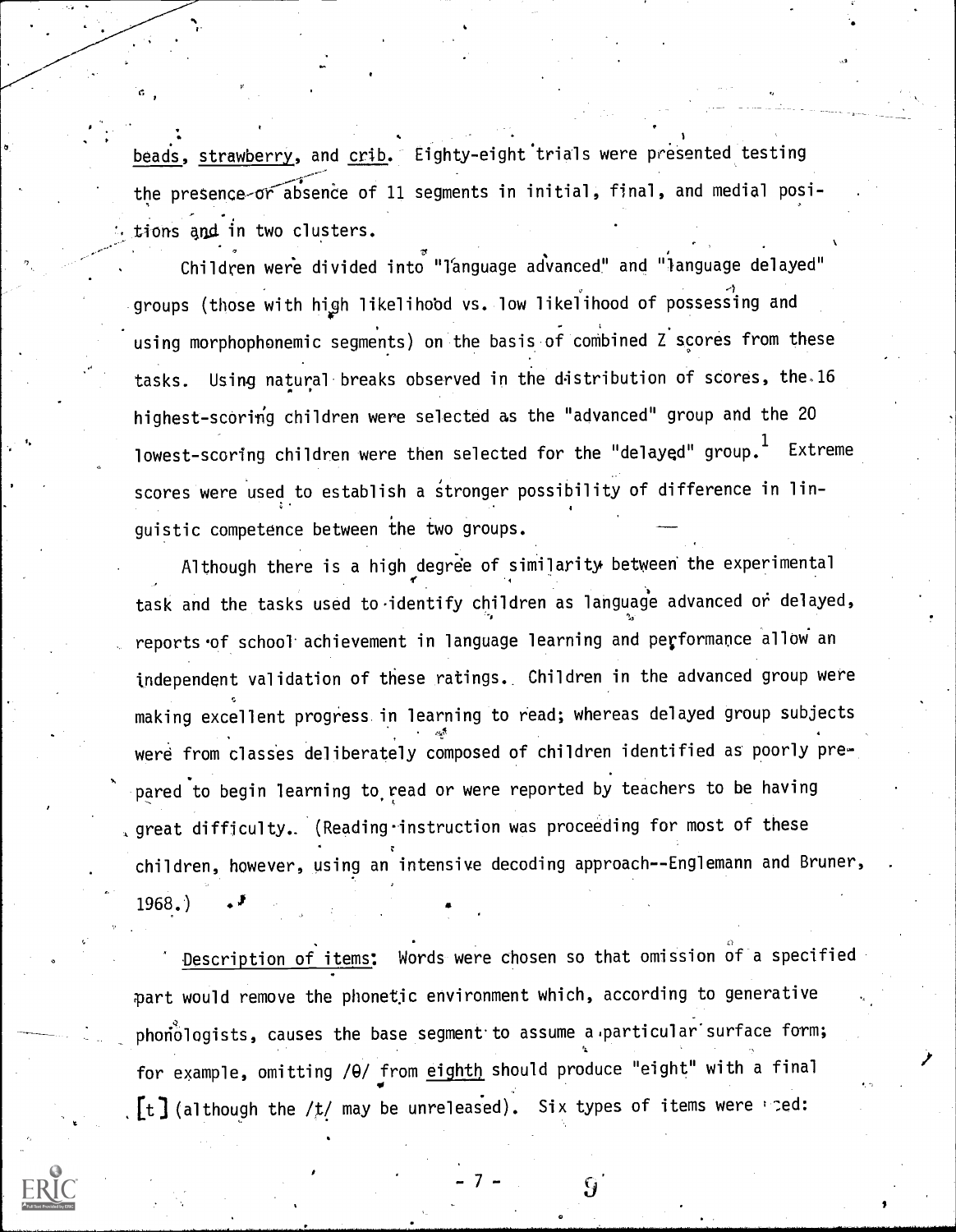1. Compound words in which the final segment of the first element and the first segment of the second element are the same phoneme:

# homemade (The part to be omitted is  $\cdot$ earring earring underlined in all examples.)

 $\ddot{\phantom{1}}$ 

. . Here there are phonetic and phonological clues to the duplicated segment: both the doubled consonant and the preceding vowel may' be slightly lengthened; and the stress pattern is that of compound words and contrasts with what would otherwise be rhyming items, such as pomade and hearing.

2. Compound words from which a segment is almost entirely Omitted by many. native speakers of English.

| grandfather | $[graenfa\Theta\bullet r]$ | . <b>∩</b> |  |
|-------------|----------------------------|------------|--|
| windshield  | [win:11d]<br>c,            |            |  |
| windmill    | [win:m]]                   |            |  |

3. Derived forms in which a segment is omitted or changed with the addition of a bound morpheme:

| natural  | $\cdot$ (/ey/ in nature changes to /ae/) |           |
|----------|------------------------------------------|-----------|
| pressure | $(7s/$ in press changes to $/5/$         |           |
| eighth   | (the /t/ in eight disappears or becomes  |           |
|          | a tap.)                                  | $\bullet$ |

4. Plural forms in which the final segment of the singular is changed phonemically or allophonically:

leaves and wolves  $(f / f)$  changes to /v/ with pluralization.) plants and pants (the /t/ disappears or becomes a glottal stop, although phonologically it must be there, or else the plural morpheme would be pronounced  $[z]$ .)

Îθ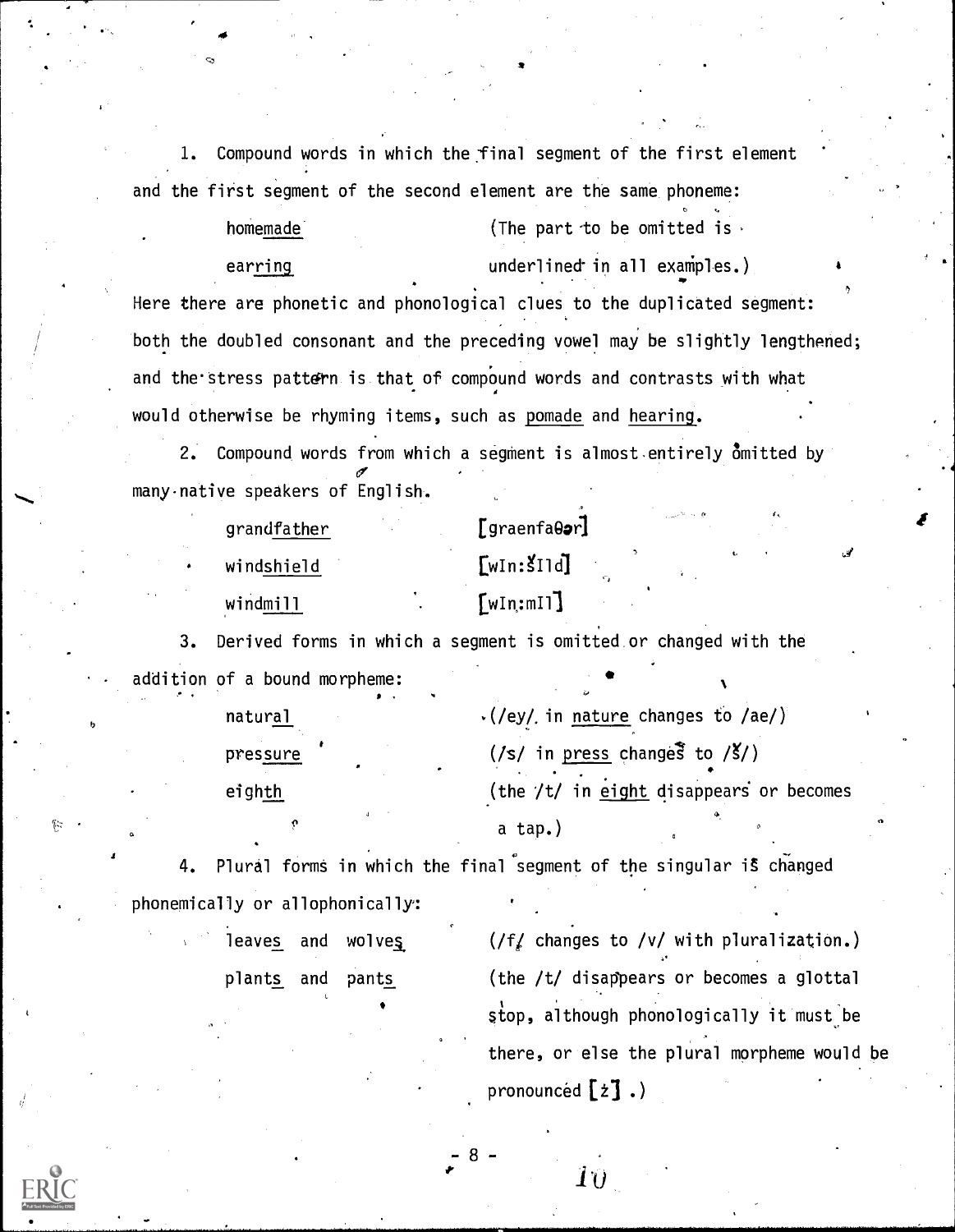5. Inflected and uninflected forms in which medial /t/ and /d/ are phoneticall)y represented as flaps in many American dialects:.

rider and writer

wedding and getting

cattle and middle

For rider and wedding, the lengthened vowel gives a clue that the medial stop is voiced. In cattle and middle, this clue is not present.

6. Single morpheme items in which the underlying nasal /n/ becomes  $/$ n/ in the environment of a velar stop:  $\overline{\phantom{a}}$ 

pink and finger

The complete list of 21 items appears in Table 3 (below) which presents the proportion of positive responses produced by each subject group for each item.  $\mathbf{v}$  and  $\mathbf{v}$ 

#### Scoring and Interpreting ReSponses

. Determining what should count as an acceptable response presents some problems, since there are six different ways a person might respond to the task even if he successfully omits the specified portion of a trial word. The sub $ject$ -might supply:  $\cdot$ 

a) a phonetic fragment (e.g.,  $[$ ho] for homemade), and no meaning.

b) a phonetic fragment'of the test word, and an unexpected definition that fits that fragment (e.g.,  $[1iv]$  for leaves, meaning "to go, or to exit").

c) a phonetic fragment of the test word, but a definition for the expected morpheme  $(e.g.$   $\sqrt{\text{win}}$  for windmill, meaning "the 'win' is blowing").

d) the expected morpheme (with correct representation of the critical segment), and no meaning (e.g.,  $[wEd]$  for  $wedding$ , but "it's not a word").</u>

 $\mathbf{1}_{\mathbf{1}}$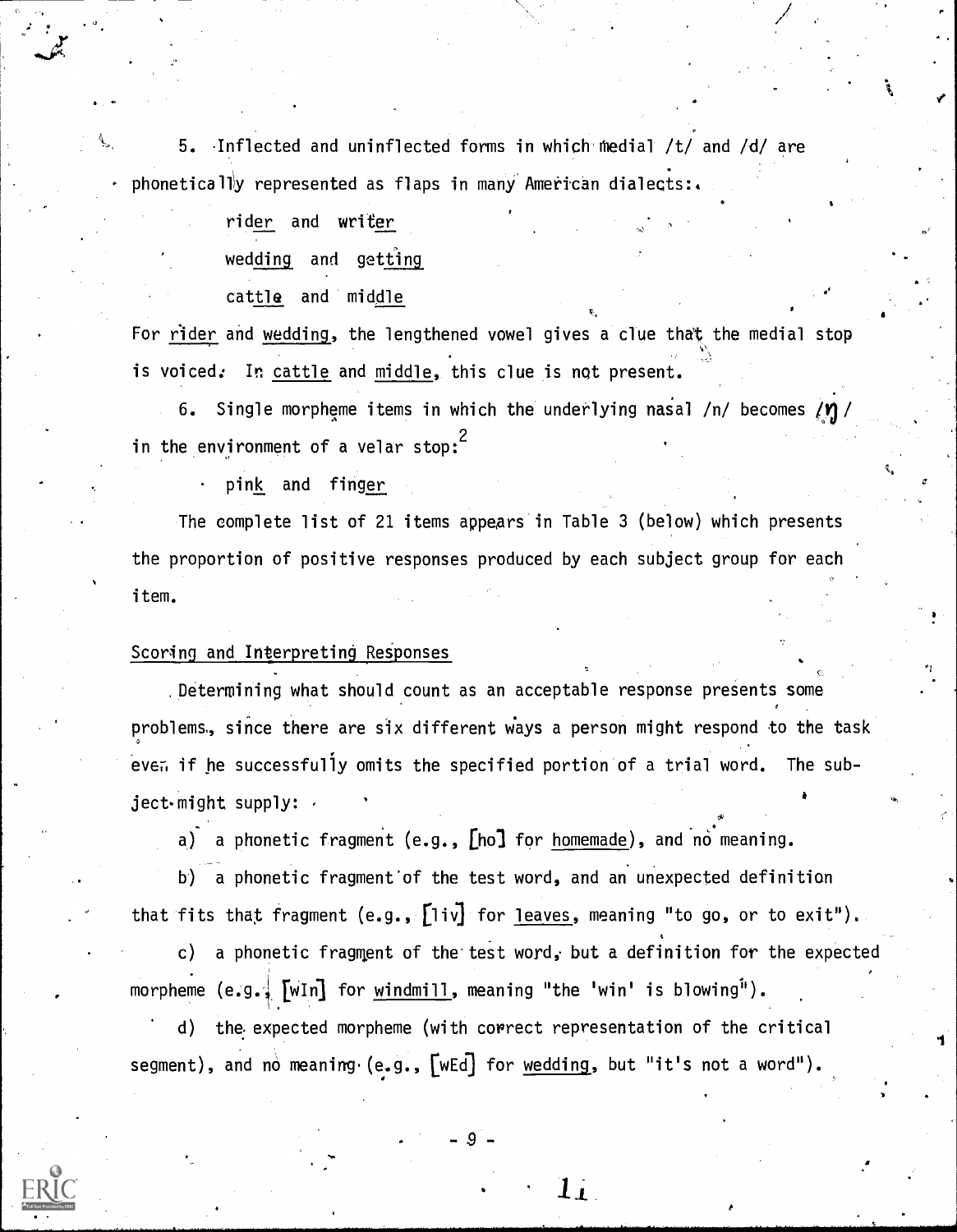the expected morpheme, but the definition  $\sigma f$  a homophone (e.g.,  $[eyt]$  for eighth, with the definition, "I ate some pie").

f) the expected morpheme, with the definition of that morpheme (e.g., [paent] for pants without the  $[s]$ , with the definition "panty-ho(se)").

Obviously responses of type f provide the strongest argument for morpho- , vphonemic segments. But there are several reasons that a subject might fail to produce type f responses, even if his underlying representation of the word contains such an abstract segment. . '

1. Subjects might interpret the task at a literal level, deliberately \* producing phonetic fragments.. Inquiries about meaning might not alter this interpretation of the task, because for several trial items a phonetic fragment . produces a meaningful word' (particularly homemade; windshield, windmill, eighth, leaves, plants, pants, and pink).

2. Subjects might separate words by omitting more or less than was requested. For example, one first grader produced [winc] for windshield and said it was a thing on the front of a jeep to pull cars with.

3. A subject might be prompted by phonetic similarity to think of a near homophone and therefore be led to produce a phonetic fragment rather than the  $\overline{\cdot}$  -  $\cdot$  -  $\cdot$ expected morpheme. This could explain why some subjects produced  $\lceil$ liv $\rceil$  ("to exit") rather than  $\lceil$ lif] when asked to omit  $\lceil z \rceil$  from leaves. (Ten adults and  $six 6 - year - olds produced this response.)$ 

4. Even though a subject produced the expected morpheme, he might be mis- $F_{\rm{max}}$  . The set of  $\mathcal{L}$ led by a homophone to produce an unexpected meaning for the remnant. For example, eighth without  $[0]$  yields "ate" (the past tense of eat) as well as "eight".

10

 $\cdot 12$ 

4

k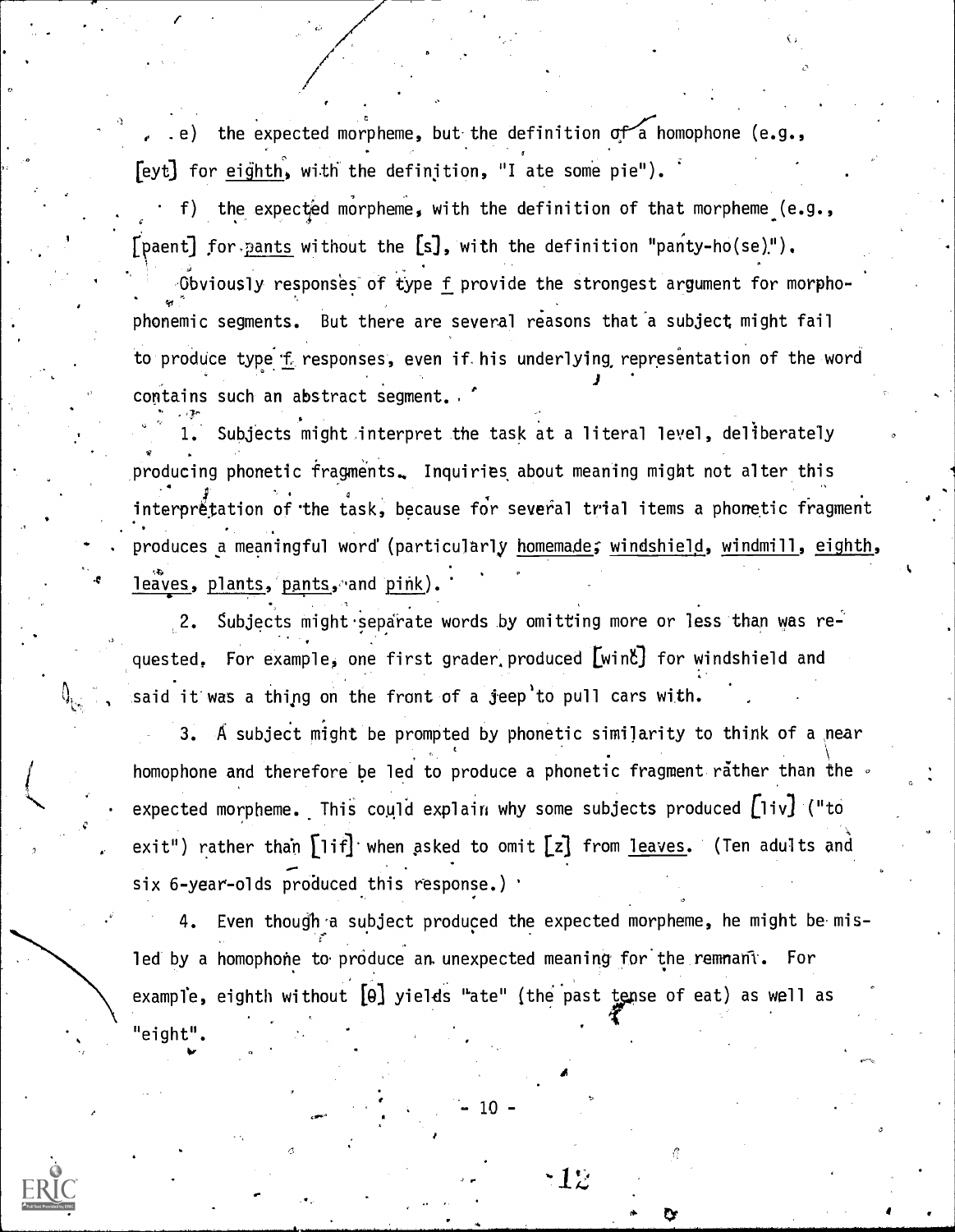5. Subjects might not have conscious access to. morphophonemic segments, even though they have such segments in deep-level representations.

 $6.$  Finally, younger subjects especially may not be able to express a meaning for the remaining portion of the word.

One can also argue that successful production of the anticipated morpheme and its meaning might not constitute sufficient evidence for morphophonemic segments. There are two reasons:

7. Subjects might know and refer to the spelling of the word to accomplish the task. Several adults commented that they performed the task this way; but even some first graders' performance might be influenced by spelling knowledge.

8. Production of the anticipated response may be prompted solely by meaning relationships,'even though the test item and the component morpheme may be stored as distinct Texical items.

For all these reasons, it is clear that isolated responses or responses by an individual subject cannot be interpreted as evidence.for base, generative segments. Howevar, tendencies of groups of subjects to produce responses of one type over another are meaningful when the groups can be compared on the basis of some independent measure of language performance (and by implication, competence).

To make such comparisons, responses wereclassified first according to the categories a through f described above. In a liberal approach to scoring, responses of types  $\underline{a}$ ,  $\underline{b}$ , and  $\underline{c}$  were judged to be negative responses (they supply no positive indication for morphophonemic segments) and responses of types d, e, and f were grouped together as potentially positive responses (these response types are at least not inconsistent with the claim that children are

11.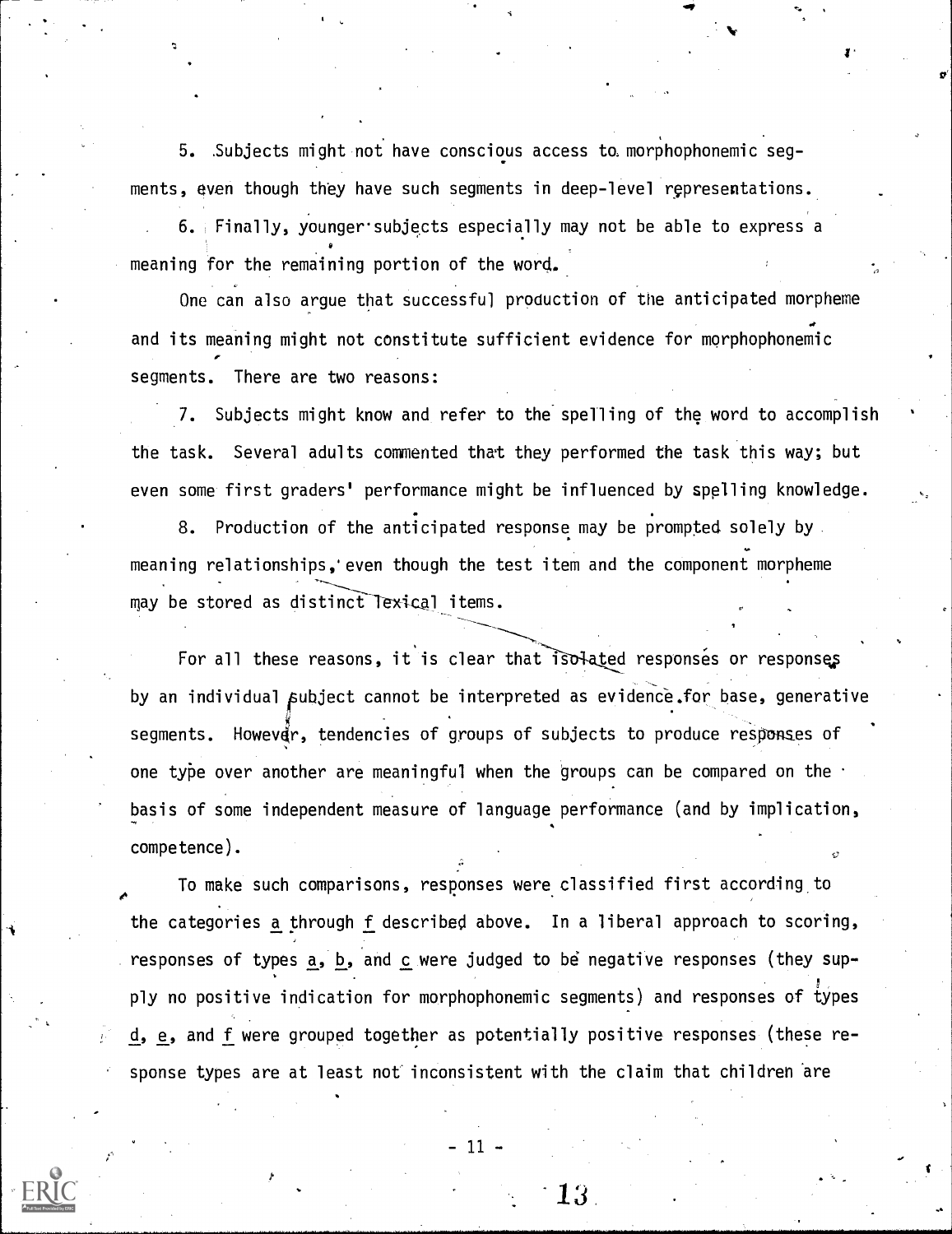generating variable surface forms from a common abstract, generative form).

In a more conservative approach to scoring, responses of types a and b (only) were judged as negative, and responses of type  $f$  (only) were judged as positive. Both scoring approaches were us'ed.

Predictions based upon the assumption that segments become progressively more abstract at least through early childhood years are: (1) that language advanced first graders should supply a greater proportion of positive responses and a smaller proportion of negative responses than language delayed children of the same age; and (2) that language delayed first graders should supply very few positive responses overall. If, on the other hand, one assumes that abstract segments are present from very early in the course of language development, language advanced first graders might still be expected to outperform language delayed peers for some df the.reasons discussed above; however, there would be a clear expectation that lower achieving children would produce a sizeable number of positive responses on the experimental task. Adults would, of course, be expected to outperform first graders according to either of these hypotheses because of advantages accruing from literacy and maturity.

#### Results

Table 1 presents the proportions of responses of each of the six types for each subject group. Summary statistics are presented in Table 2. Clear differences appear between groups in the number of responses that might be con-  $\qquad$ sidered positive evidence for abstract segments (types  $\underline{c}$ ,  $\underline{d}$ , and  $\underline{e})$ . The adult group is very clearly superior to both first grade groups, and language advanced first graders are superior to the language delayed group ( $p \le .001$  for all comparisons). Comparing responses of type  $f$  only, the same pattern of difference is observed, and the level of significance of difference is still .001.



- 12  $14 \,$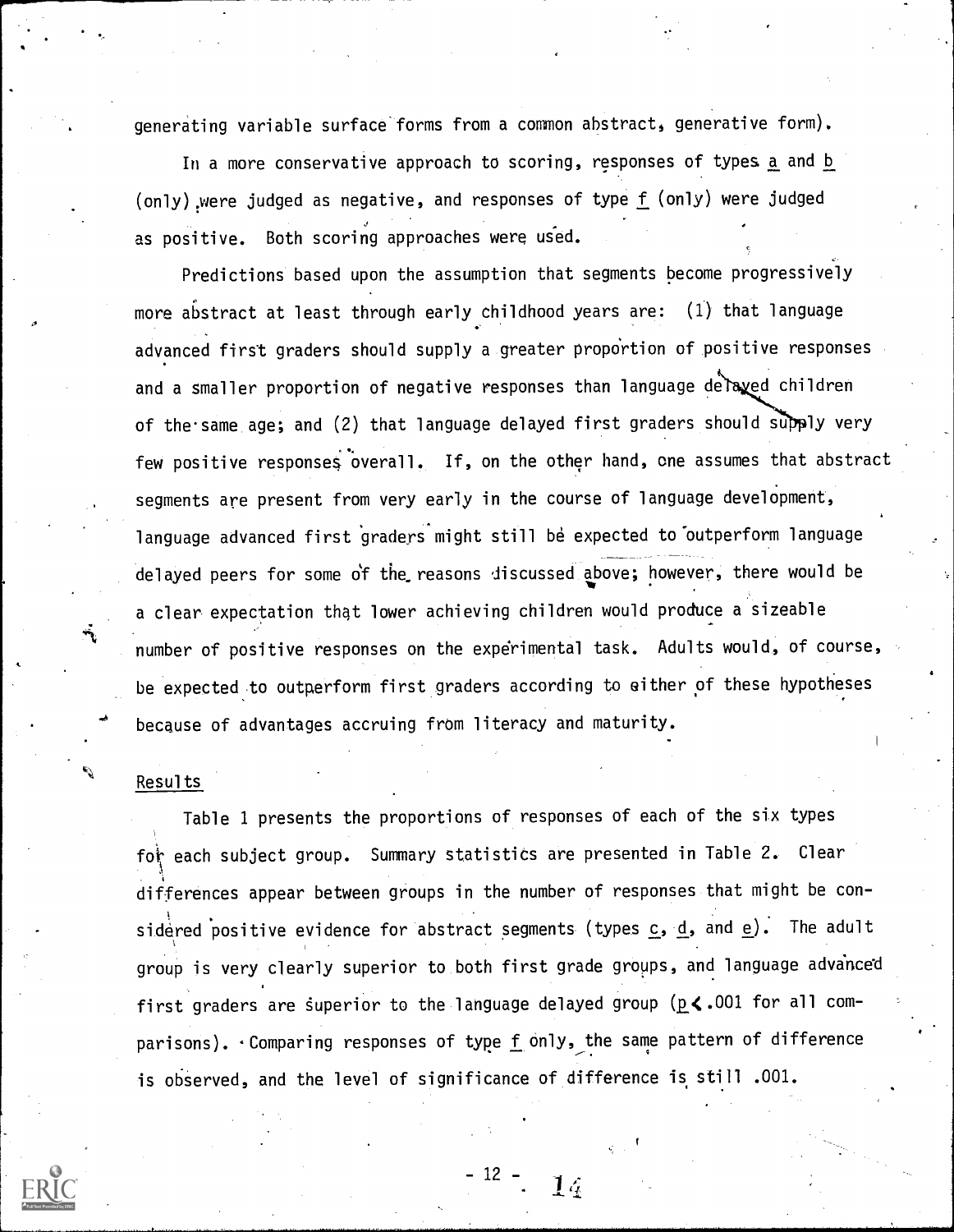## Insert Table L/About Here

Comparisons of negative responses (types a and b) fit the same pattern: language delayed first graders produce significantly more negative responses than language advanced 6-year-olds, who in turn produce more negative responses than adults.  $\bullet$  . The set of  $\bullet$ 

+4

#### Insert Table 2 About Here

Despite the differences between groups in task performance, however, the . fact remains that the language delayed group was able to perform the task successfully on a substantial number of items. One-third of their responses are of types d, e, and f, with 27% falling into category f. Examples of such categorical changes as pressure to "press," middle to "mid," pants to "pant," leaves to "leaf," wolves to "wolf, wedding to "wed," and rider to "ride" come from these non-reading first graders as well as from their more literate age-mates. Table 3 presents the proportions of positive responses (types  $\underline{d}$ ,  $\underline{e}$ , and  $\underline{f}$ ) on individual items for each subject group.

#### Insert Table 3 About Here

Clearly, children in this sample supply positive evidence that relationships exist, both at a semantic and at a phonological,level, between derived word-forms and their component morphemes. Whether the component morpheme and the derived form are related phonologically through an underlying representation containing one or more abstract morphophonemic segments can only be inferred, However, qualitative aspects of children's performance on this task suggest that this

 $-13 -$ 

 $15\,$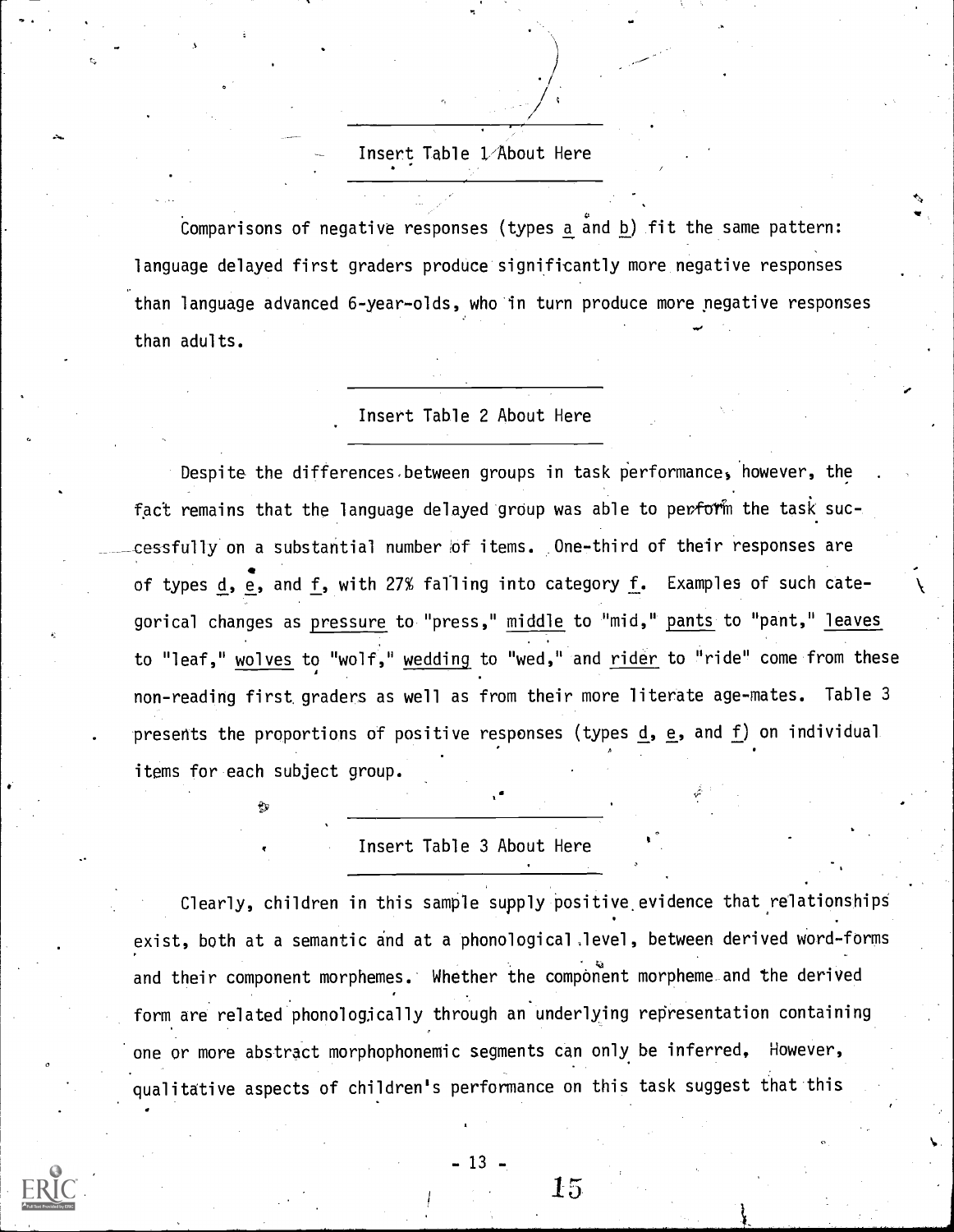interpretation may be justified.

 $-$  One interesting feature of the data consistent with this interpretation is' that children appear to be quite tentative about the nature of segments that hold positions subject to morphemic change. Children frequently demonstrated uncertainty or hesitancy about a segment, occasionally producing two different forms or vacillating between forms. Rider and writer produced several examples. The tape captured the whispered indecision of one child on writer. He whispered [ray] and then [rayt], then said [ray] out loud. When asked the meaning, he said, "Getting a  $[$ rayd $]$ ." On  $\frac{r}{\cdots}$  he paused and thought before producing [rayd]. A girl pronounced a clear [rayd] for writer, but demonstrated the act of writing for the meaning.

Another subject said [wEd] distinctly for wedding, but paused and tried it out again'before giving the meaning, "A wet towel." Vowel length and final consonant voicing were clearly different. Middle, cattle, and pressure produced similar examples. On pressure, children might not previously have been consciously aware of the change. There were  $4\sqrt{or\,5}$  speech-correction examples, A girl from the low group: "[prES] (means) preshing, pressing on something; you can just say presh." A boy from the high group: " $\lceil$ prEš $\rceil$ , I'm presh-, pressing on something."

Children also showed a tendency to produce these final segments weakly or faintly. Final /d/ or /t/ was often reduced to the faintest alveolar tap. if it was present at all. Many children said  $\lceil \text{wIn} \rceil$  or $\lceil \text{wIn} \rceil$  ; some of them went on to talk about the wind and said it the second time with a clear /d/, but some pronounced the word just as ambiguously throughout, supplying examples such as "The [wInz] blowing," or "Whoo-oo-oo!" Some children produced segments that seem halfway between the two choices. This was noticeable on pressure (something between [s] and [S].) on wolf ([wUlvf]) and on  $mid$  ([mIdt]).

 $-14 - 1$ 1 6.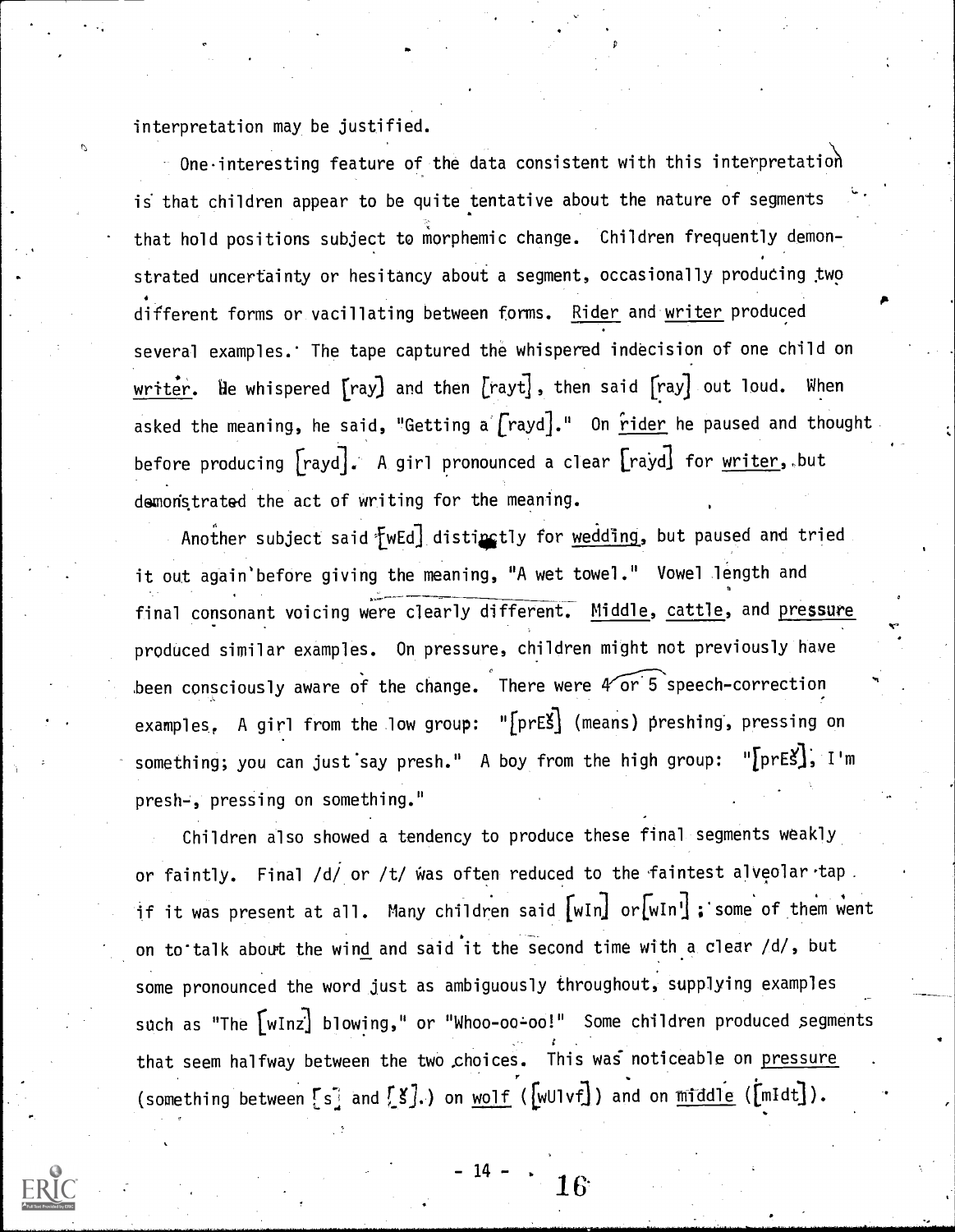Responses to items containing medial flaps (intervocalic /t/ and /d/) offer another indication that-6-year-olds treat phonetic information according to the same rules that govern adult performance. If the medial flap occurs in an inflected form (e.g., getting) and if both the inflected form and the base word (get) are very frequently used, then children convert the flap to /t/ or to /d/ as.adults do. Howeyer, if one of these forms (either base or derived) is an infrequently used word for children, or if the medial flap occurs in a free morpheme (like cattle), first graders tend to convert it to  $/d/$  or /t/ about equally. Table 4 presents the data for all forms containing medial flaps<sup>°</sup>(getting, wedding, rider, writer, middle, and cattle.)

### Insert Table 4 About Here

 $\mathscr{P}$  .

Get, getting, rider, rider, and write are words very familiar to children (Wepman and Hass, 1969), but writer may be an unfamiliar word (write is on the 7-year-old list in Wepman and Hass, but writer does not appear), Witernative explanations of responses to writer might be  $(a)$  that this item followed rider in presentation, and (b) that the illustrative sentence for this word was not sufficient to compel all children to make a connection--perhaps because it contained two independent clauses ("Mr. Green writes books for children; he is a writer.")

Responses to cattle were equally divided.between /t/ and /d/, despite the . possibility of converting the first syllable to the familiar but unrelated word cat. Equivalent performance was expected on middle, but 7 first graders produced [mid) in conjunction with an appropriate meaning (e.g., "midnight" or "Mid-West") and this degree of acquaintance with a related form seems to be reflected in the results.

- 15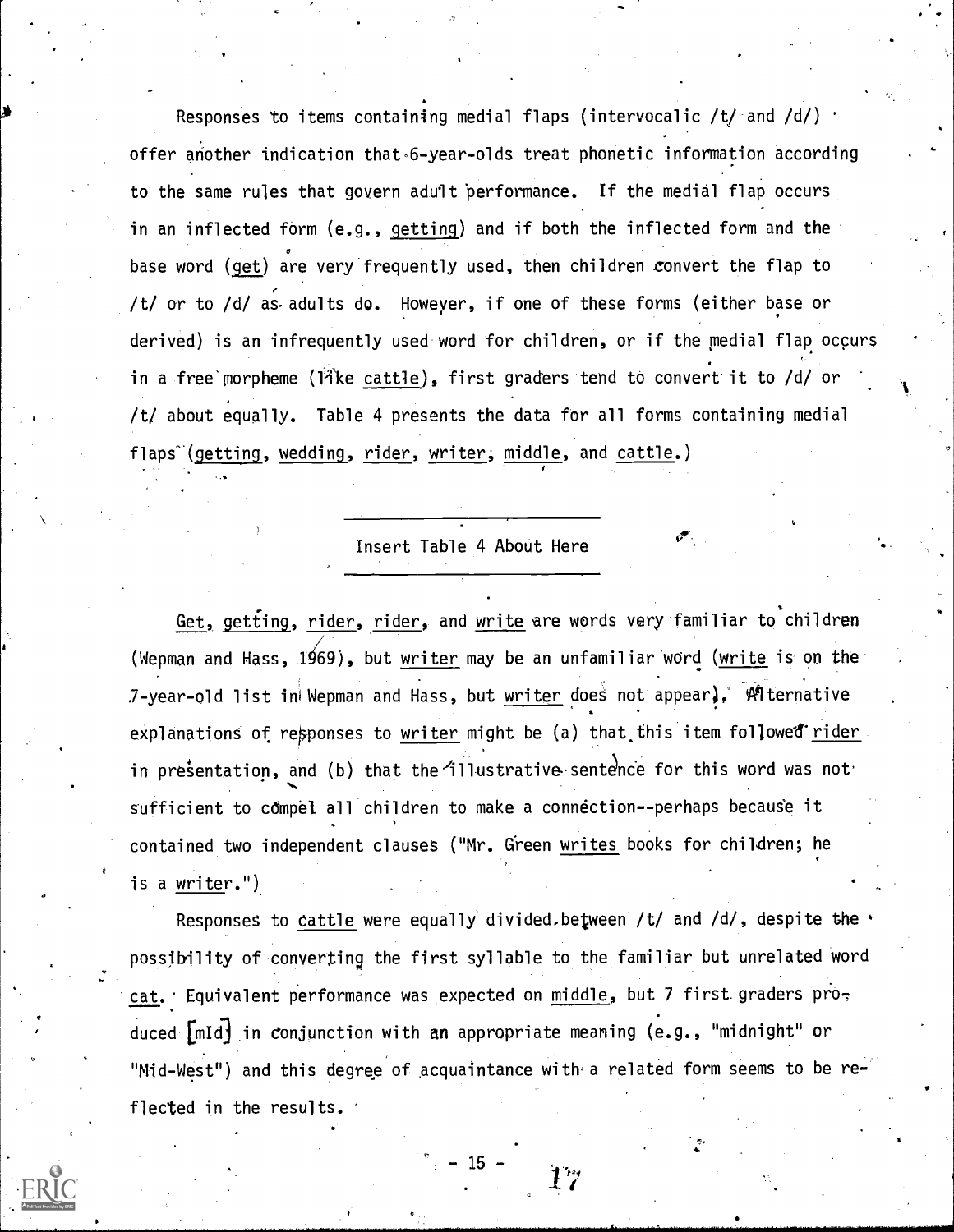#### Differences Between Groups

Although children respond to many of these items in much the same way adults do, it is also apparent that children's performance differs from adults' in some ways. Six-year-olds tend to have stored versions of some lexical items that differ noticeably from standard adult forms. For a few of these first graders, the singular version of wolf was  $\lceil \text{wUf} \rceil$  or  $\lceil \text{wUI} \rceil$  and the corresponding plural  $\lceil \text{wUfs} \rceil$  or  $\lceil \text{wU1z} \rceil$  .  $\lceil \text{Liv} \rceil$  may actually have been the singular form of leaves for some children. For two youngsters, the initial morphemes of grandfather and.graham crackers were homophones, although one settled on  $\lceil$  graen] and the other on  $\lceil$  graem] for both crackers and ancestors. Responses to items or discussions of meaning produced the following additional immature forms:  $\lceil \text{ho:d} \rceil$  for  $\text{hold}; \lceil \text{m1}^{\mathcal{Y}_{\mathsf{A}} \rceil}$  or  $\lceil \text{m1}^{\mathcal{Y}_{\mathsf{I}} \rceil} \rceil$  for  $\text{middle}; \lceil \text{eyr}, \text{right} \rceil$ earring;  $[wIn]$  for wind and "nash potatoes" for mashed potatoes.

A second difference observed in the performance of children compared to adults in this sample is that vowel shifts do not appear in the data from young subjects but do appear in responses from adults. One first grader did produce "nature" for natural, but this was the only example. High schoolers, on the other hand, not only applied that strategy to the word natural but also applied it where inappropriate ( $[1Ev]$  for leaves,  $[rId]$  and  $[rod]$  for rider, and  $[rriy]$ for pressure.) Young adults seem to expect vowel changes to accompany morphemic change; whereas, first graders do not yet show this expectation.<sup>3</sup>

Neither of these explanations (immature forms or vowel shifts), however, explainsmuch of the difference between child and adult performance. A larger share of that difference can be explained by adult subjects' knowledge of orthographic representations of words. Specifically, knowledge of spellings could have helped adult subjects divide words between component morphemes, thus pro-  $\mathcal{L} = \{1, 2, \ldots, n\}$ ducing more responses of type f and fewer of types  $a, b,$  and  $c.$ 

-16-

is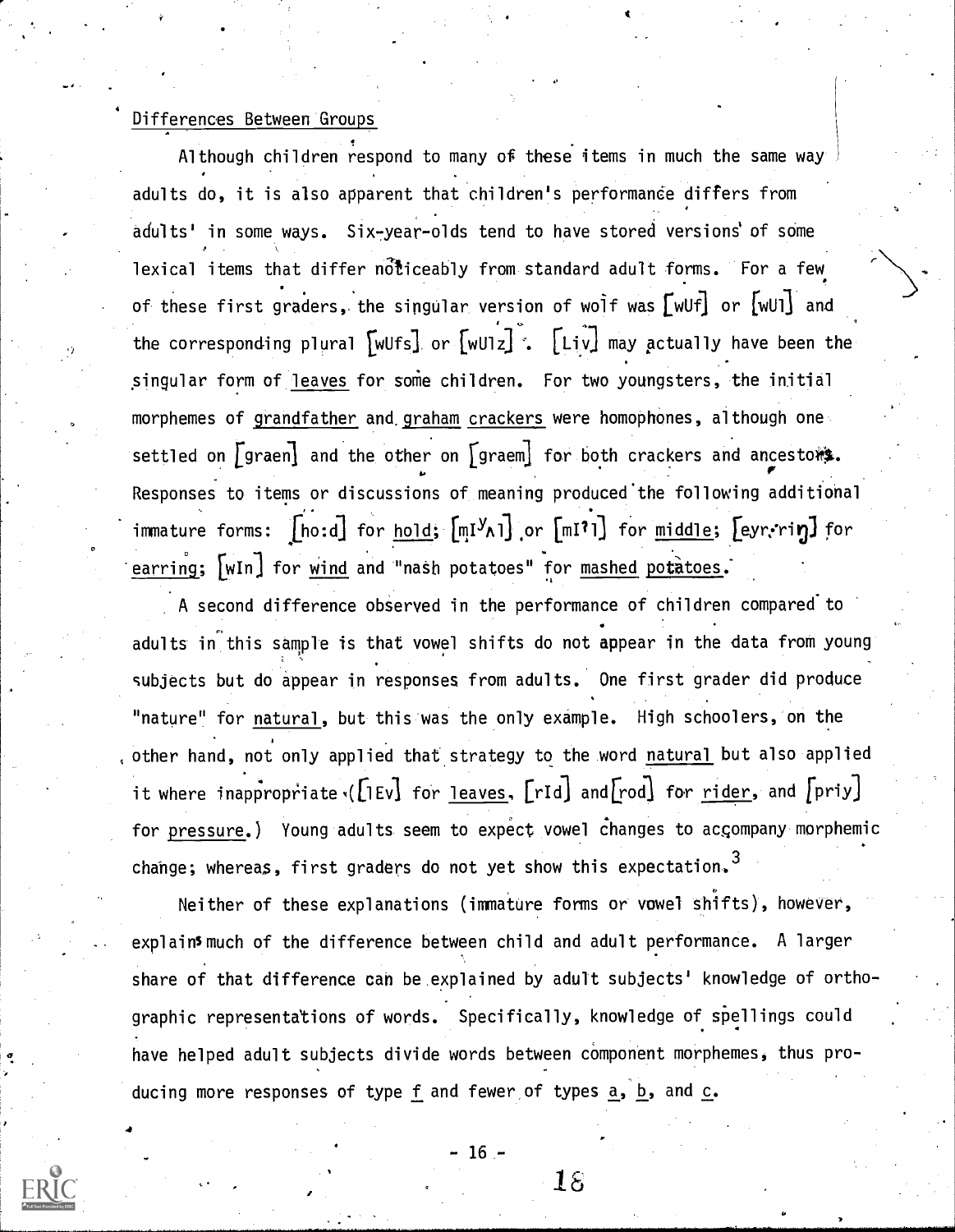Nevertheless, the data suggest that children just do not share the same knowledge that adults have about the phonological forms and meaning§ of many common words and their inflected or compound.derivatives, even though they might know these related forms when they stand alone or appear in other contexts. Grandfather, eighth, and pressure are particularly good examples. Several children did not seem to make ahy connections between eighth and eight, for example, at least within the parameters of the experimental task.

Knowledge of spellings does not appear to be a reasonable explanatton of the difference between language advanced and language delayed first graders. Subjects in the advanced group had begun to read, but it is doubtful if any of these children could spell more than 1 or 2 of the trial words. Two other explanations of performance differences need to be considered: (a) the advanced group were better at separating words, and (b) theywere better at supplying meanings.

Examination of the data indicates that ability to separate words does not account for much of the difference between the two groups: on less than 3% of .all trials did the language delayed group fail to produce a reasonable separation of words (omitting what the directions called for). Neither do the data suggest that the advanced group were particularly superior in supplying meanings. They did supply more positive responses with appropriate meanings (type f), than did the delayed group, but they also supplied more positive rer sponses without meanings (type d): advanced group, 27 instances (8.5%); delayed group, 21 instances (5%). \*

A more reasonable explanation of the difference is that the advanced-group had simply acquired more knowledge of base words and their derivative forms and the phonological and semantic relationships between them, than the delayed group: Advantages in experience or in tuition or greater ability to learn might

 $19$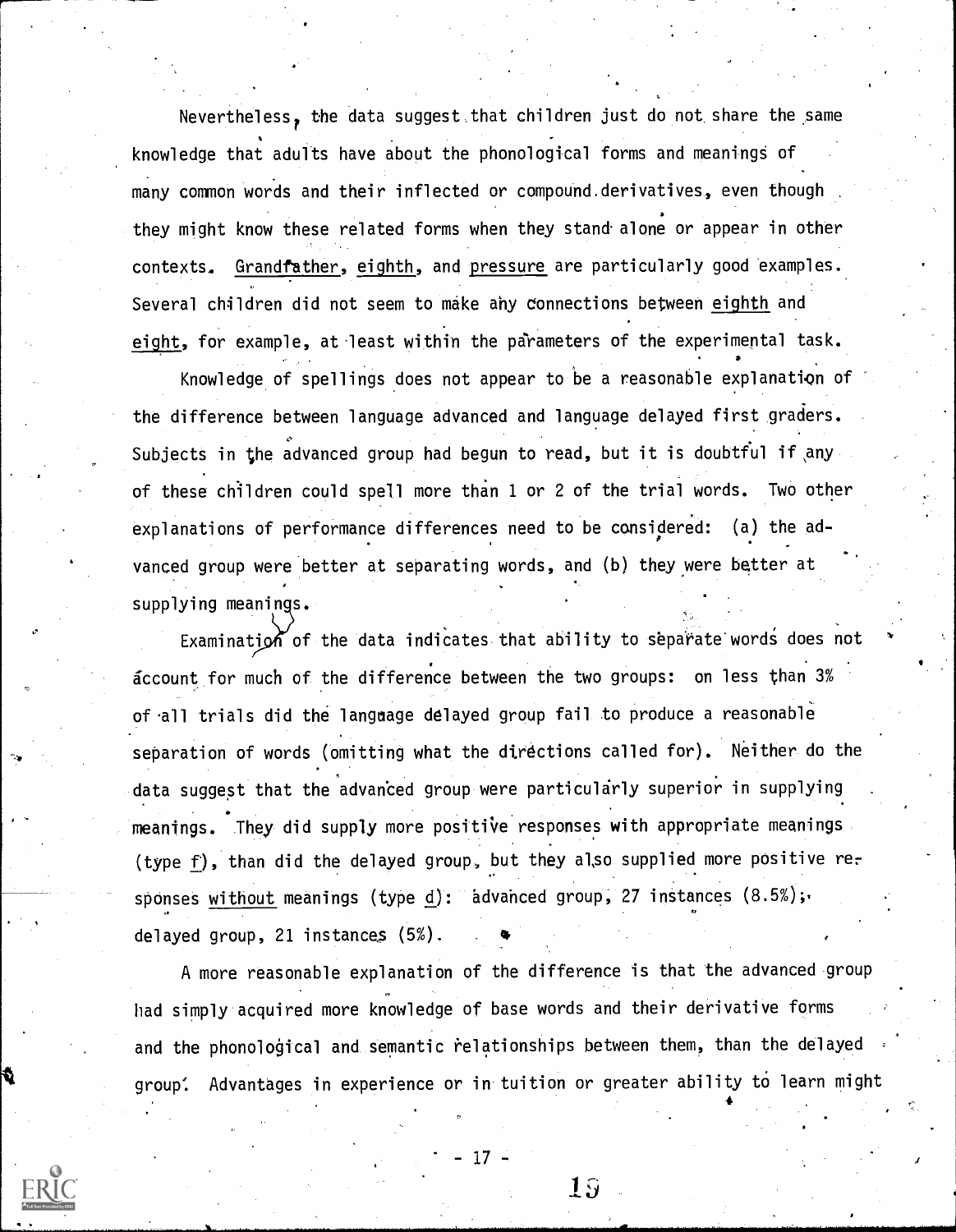account for their superior knowledge'.

This account of the difference amounts to a claim that the adyanced group had, in fact, made greater progress towdrd adult linguistic performance, and by implication adult linguistic competence, than their, lower- $\sim$   $\sim$ performing age-mates. The inference that these youngsters utilize a higher .<br>-- مستشركة المستشركة المستشركة المستشركة المستشركة المستشركة المستشركة المستشركة المستشركة المستشركة المستشركة proportion of morphopho<u>nemic segments in their st</u>ored representations of words is consistent with generative phonological theory. The consistent with generative phonological theory.

#### A Second Experiment

An alternative explanation for the difference in performance between language advanced and language delayed first graders might be that advanced subjects were using acoustic-phonetic clues to make appropriate changes in base forms when the compounded portions were removed. Instead of using stored knowledge of related word-forms, these subjects might be using, for example, such clues as vowel lengthening (as in rider vs.  $\sum$ riter) or the occurrence of  $[z]$  as the plural morpheme (as in pans vs. pants) to infer a voiced rather than an unvoiced stop. The following mini-experiment conducted with some of the adults and 6-year-olds in this study, indicates that first graders are not relying, at least primarily, upon acoustic-phonetic clues to underlying representations as their chief means of performing the task.

Three additional items were given to a few randomly selected first graders and young adults. Subjects were asked to omit the plural morpheme from words ending in -ants, -ance, and -ands, presented in the same manner as the other experimental task. All subjects were given the words plants, glance, and glands, but language delayed first graders were given, in addi-



18-

 $2\mathsf{u}$  .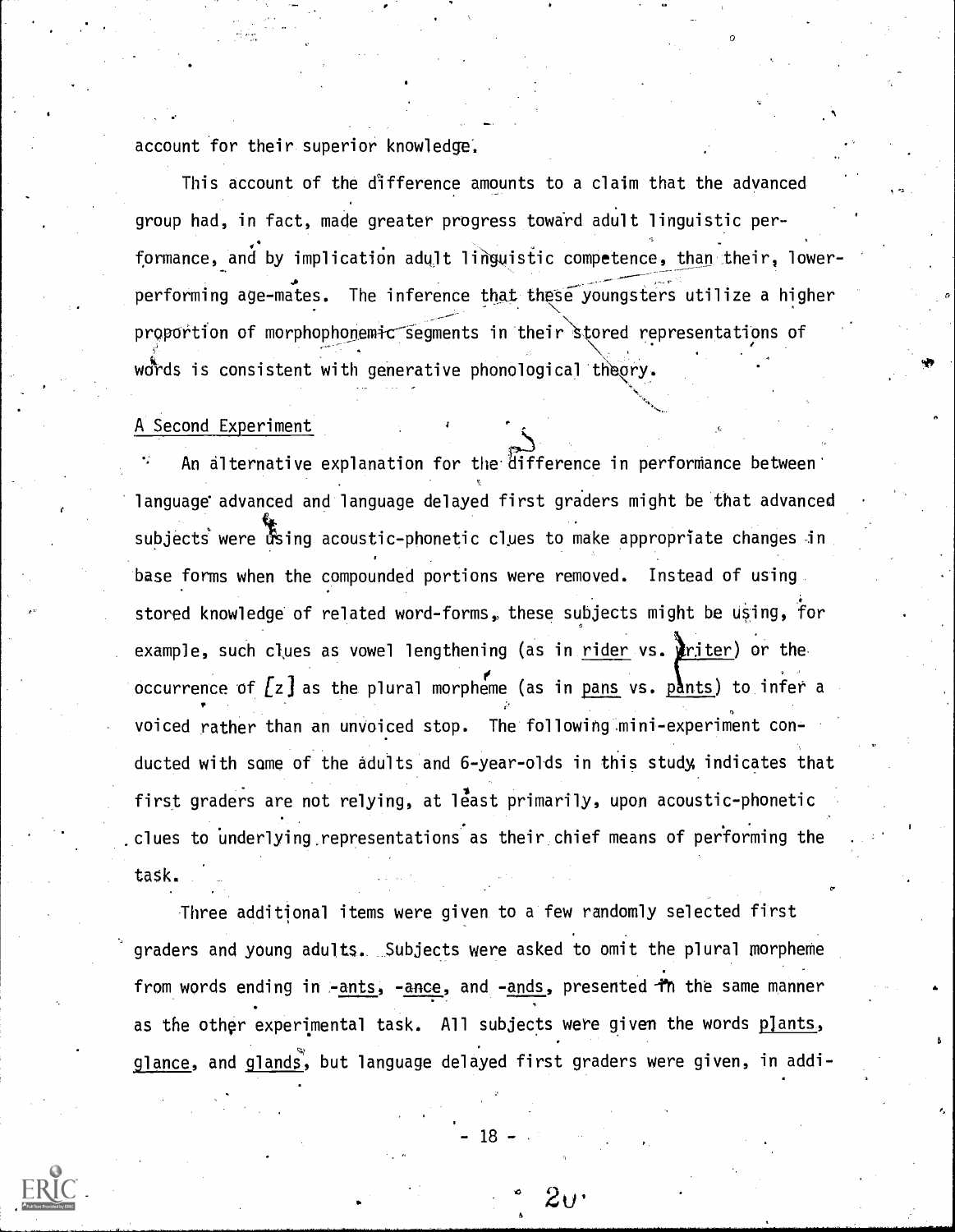tion, the words dance and hands so that the effect of word unfamiliarity could be assessed (it made no difference).

Except for one response of "plan" for plants, high school subjects' responses were perfectly consistent with the spellings of these words. All first graders performed very differently from adults on glands (all said "glan"), but language delayed subjects performed differently from everyone else on plants (all said "plan"). Table 5 summarizes the results.

Insert Table,5 About Here

4

If subjects were performing the task on the basis of acoustic-phonetic clues, they should' produce responses of "glant" for glance nearly as often as they produce "plant" for plants. (In both instances, an unvoiced  $/$ s/ follows a nasal continuant  $/n/$ .) Instead, glance was interpreted as "glan" by all subjects. For plants, however, high schoolers and language advanced children produced "plant". This suggests that these first graders refer to knowledge of an underlying representation of plant and'plants containing a /t/--knowledge gained  $\hat{\mathcal{F}}$ rom the manipulation of these 2 forms over many uses, High school subjects may have done the task in the same way, but they may as easily have used spelling knowledge.

On glands and hands, children should occasionally respond "gland" or "hand"  $\mathcal{H}$  they are responding to surface phonetic clues, to underlying representations (there is at best a very slight phonetic difference between,  $\alpha$ for example, bans and bands), but no first grader gave a response ending in a clear  $[d]$ . The fact that tenth graders always gave responses ending in [d] probably verifies their reference to spellings, as well as underlying representations, to perform the task.

- 19 -

 $2_{\perp}$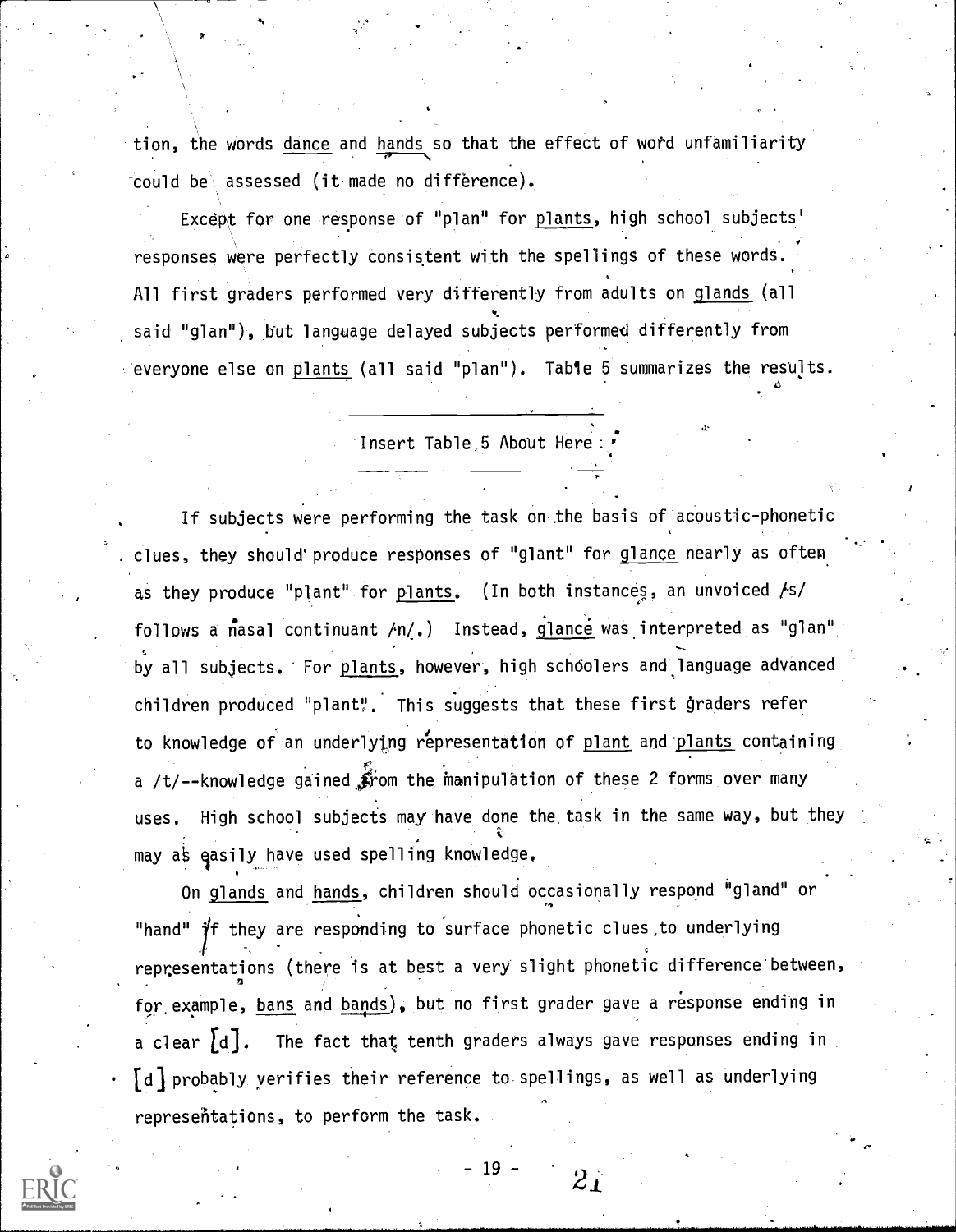The word pans was included among the  $21$  items in experiment one as a comparison to plants, glance, and glands. According to the rules of English, a noun ending in  $\lceil$  aenz $\rfloor$  could be the plural or possesive of a word ending in /d/ (or any voice consonant); but it cannot be the plural of a word ending in  $/t$ . Words ending in  $/t$  must form their plural with the voiceless sibilant /s/. All first graders in this Sample observed the constraints of this rule: none of them'produced a phonetic fragment ending in a clear /t/. On the other hand, a few of them (3 out'of 36) produced a response ending in /d/ ([paend]). This result supports Berko's claim (Berko, 1958) that children observe the regularities of the language even when they can-  $\bullet$  . The set of  $\bullet$ not use those rules productively--to recover a component morpheme, as in this task; or to add an inflected ending to a nonsense word, as in Berko's task. However, the meanings children supplied for pans did not always observe the constraint against morphemes ending in /t/: three children gave meanings such as 'pantleg", "pants", or "pant like a dog". This suggests that phonological representations and meaning associations are not so neatly tied together as generative phonologists would predict, at least in the minds of some first grade children.

#### Acquisition of Morphophonemit Segments

The suggestion has been made above that children learn the specific surface assignments of underlying abstract segments through manipulation. of the base and derived forms in oral language use and that such learning is still very much in progress for first grade children. The data show that children produce a higher proportion of positive responses (types  $d$ , e, and f) when the trial word and its component morpheme(s) (e.g., windshield and wind) both occur in common childhood usage.



- 20 -

 $2z$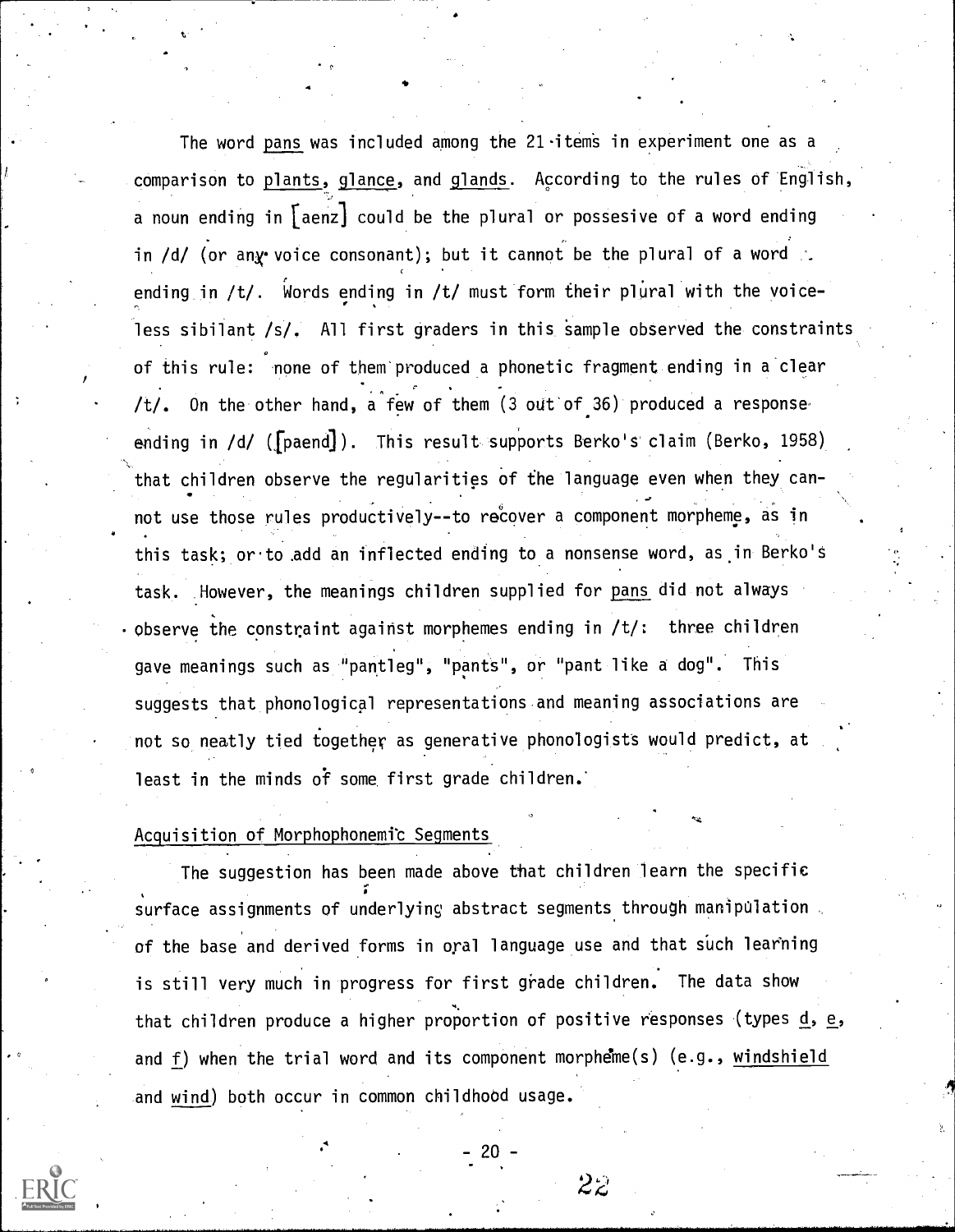Responses produced on'getting, wedding, rider', writer, plants and pants illustrate this point. For 3 of these items--getting, rider, and plants-both the base form and the inflected form are very familiar to young children. In contrast, either the base form or the inflected form of wedding, writer, ånd pants were presumed to be much less familiar to young children  $\partial$  and  $\partial$ (wed, writer, and pant should be the less-well-known forms).

Table 6 presents the proportions of positive responses (type f only) $\cdot$ and negative responses (types a and b only) produced on the familiar items vs. the 3 less familiar items. Both the advanced and delayed groups proeduced more positive responses on getting, rider and plants than on wedding, writer, and pants, but the difference on the 2 types of words was more, dramatic for the delayed group. Clearly, the language advanced group's representations of these words is closer to the adult representation, and this is particularly true of words less common in childhood use.

#### Insert Table 6 About Here

It is interesting to speculate about the specifics of the process through which children might acquire morphophonemic representations, although this study supplies only hints toward the construction of such an account. Evidence presented here suggests that children may become aware of a meaning relationship between a word and its derivative form before they have learned the adult phonological form for one of the items. The child may say eight correctly, but pronounce the cardinal number as  $[ey0]$ . Given opportunity to convert eight to eighth and the reverse in meaningful

 $-21$  -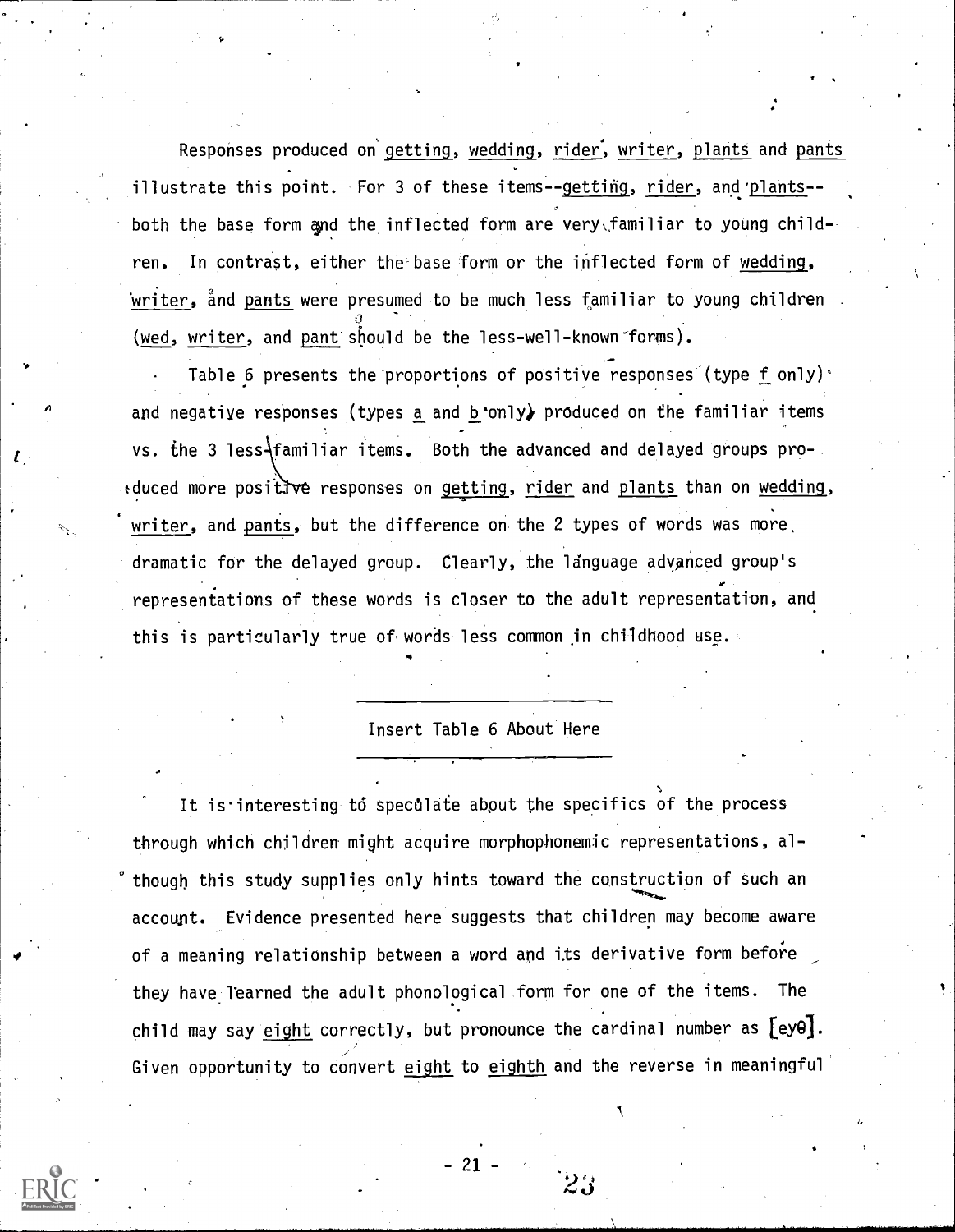situations, the child develops an abstract morphophonemic representation capable of alternative surface representation, as appropriate. At that time, the child's pronunciation of eighth might reflect a slight change.

 $\bullet$  and  $\bullet$ Another possibility is that a child might learn an inflected form and its base form as separate items. For example, wolf might be learned as  $\lceil \text{wUf} \rceil$  at time 1, and wolves learned as  $\lceil \text{wU1z} \rceil$  at time 2, in different contexts. Either of these words might move toward the adult form inde-. pendently prior to the time that a common underlying representation is formed. Conversion of one form to the other with a meaning astociation is presumably the learning experience that would generate the abstract representation,

An important prior question for our understanding of children<sup>r</sup>s acquisition of morphophonemic segments is the degree of specificity of segments when a word is first added to a child's repertoire. Some investigators have reported a considerable amount of phonetic variability in the utterances of very young children (Ferguson and Farwell, 1975; Olmsted, 1971). Data from this study and from a related study (Jones, 1979) suggest a considerable degree of tentativeness or variability in school-age children's segments in some task conditions. Of course, if children's segments were wildly unspecified, it would be hard to account for successful speech communication. Yet if they are fully specified (in terms of features) when the word is established in the child's lexicon, then some explanation  $^{\circ}$  must be given to account for changes in segments at a later time. The i i se na se account offered above may be helpful toward understanding how such changes come about.  $\overline{\phantom{a}}$ 



 $24$ 

- 22 -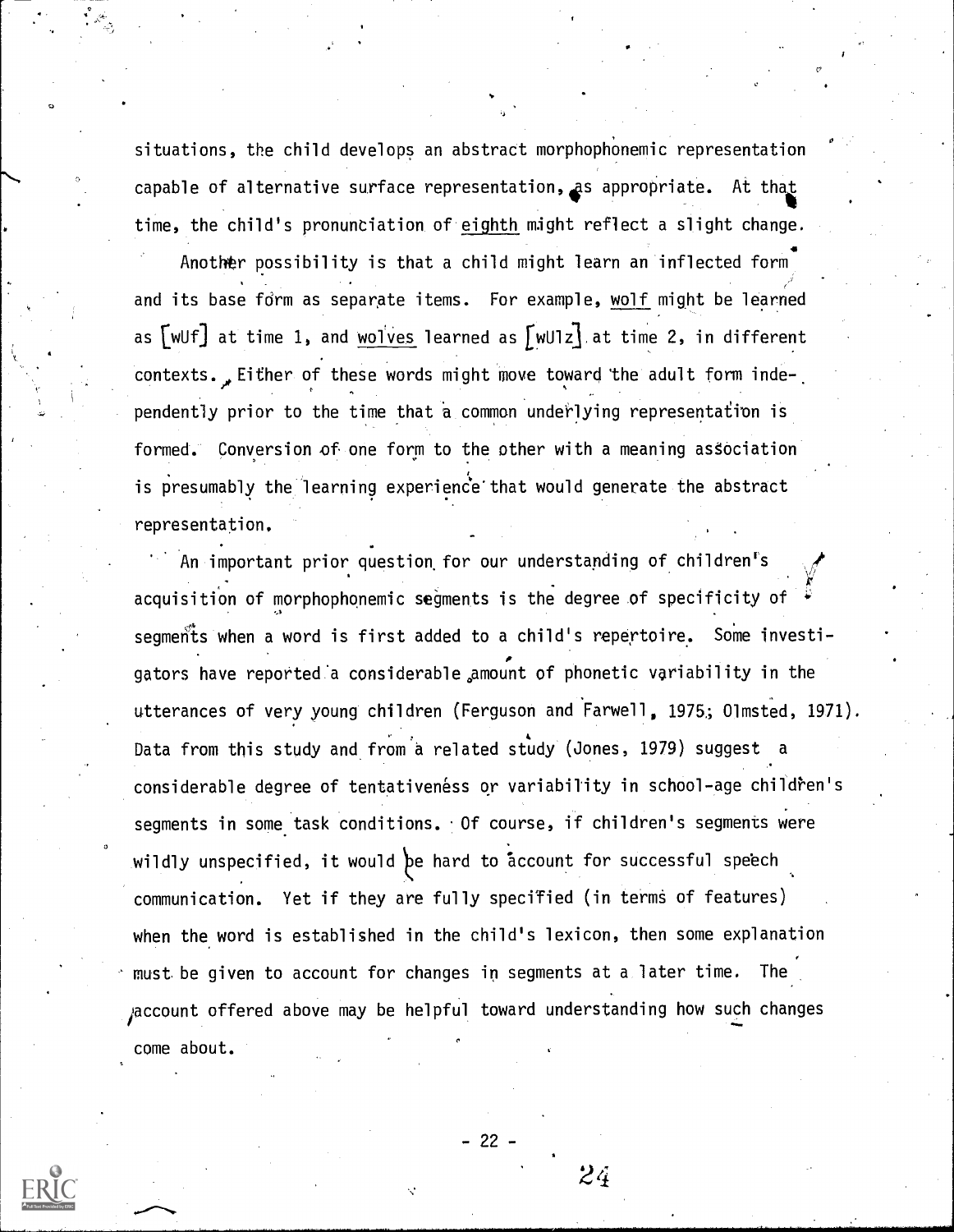Summary

Evidence from a sample of first grade children shows that all subjects understand (at a sub-conscious level) relationships between the meanings and phonological forms of inflected or compound words and their ,42r base morphemes. Although such knowledge has beem demonstrated at least on some items by every child in the sample, there are clear differences **P** Production between children as well as between adults and children in the extent of such knowledge. Many children seem not to have learned either the phonological relationship or the meaning relationship, or both, between such forms as grand and grandfather, write and writer, and press and pressure. Children whose language achievement and meta-linguistic abilities are high possess such knowledge to a greater extent than children whose achievement and metalinguistic ability are poor.

Language usage, particularly the manipulation or conversion of a derivative to a base morpheme or vice versa, would seem to be the mechanism through which children acquire the abstract underlying representations of such related word-forms. Children's mispronunciations of words--some ofwhich might even have been learned from adults (e.g.,  $\left[\mathfrak{mP_{\lambda}}\right]$  for  $\underline{\mathfrak{m}iddle}$ , and [wUfs] for wolves), and some of which presumably would not have been heard (e.g., [rInmIl] for windmill) --also reflect imcomplete learning due to limited exposure and language manipulation opportunities.

The language of first grade children may also be incomplete in another sense, too. Evidence presented here supports Berko's claim (op $_{\rm sf}$  cit. ) that children differ from adults in their awareness and utilization of the  $p$  ionological regularities of the language. Youngsters in this sample seem to ignore the possibility that words ending in  $[$ aenz $]$  could be represented



 $\frac{1}{2}$ 

-23-

 $25\,$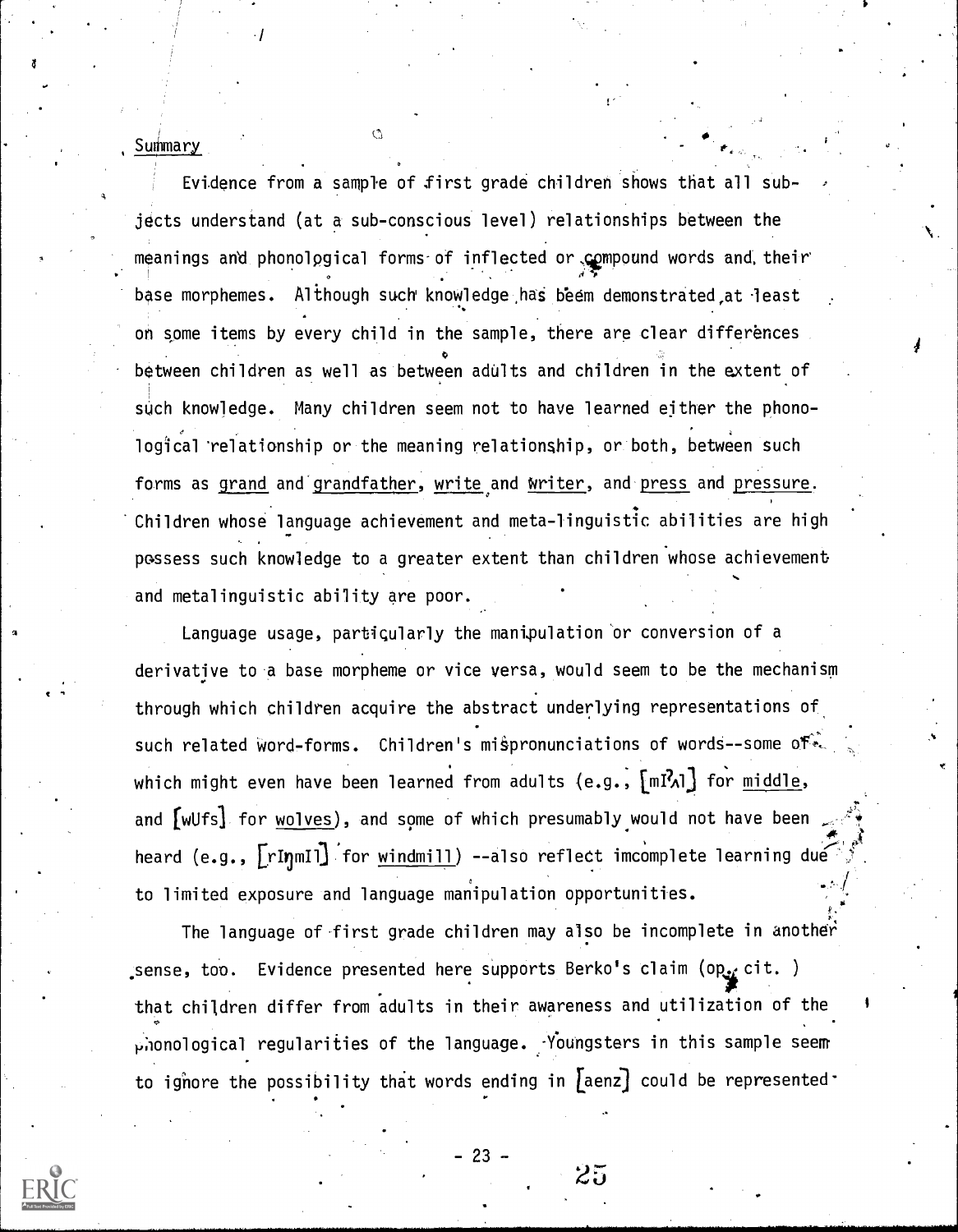as /aendz/ or /aenz/; they show no tendency to convert vowel segments, as in nature-natural; and their responses to words like rider, writer, getting, and wedding reflect usage probabilities rather than acoustic-phonetic cues or phonological rules.

la antikel<br>Listen antikel antikel antikel antikel antikel antikel antikel antikel antikel antikel antikel antikel antikel<br>Listen antikel antikel antikel antikel antikel antikel antikel antikel antikel antikel antikel antik

If children do not productively employ phonological rules to the extent that adults are presumed to do, can it be that segments in children's representations of words are abstract morphophonemes as generative phonologists claim adult segments to be? It seems that' they are. Even though some children are limited in their perception of relationships between derivative wordforms, all children demonstrate knowledge of some of these relationships and make some phonetic changes in segments when producing those forms. Children differ from adults and from one another in awarcness of lingusitic regularities, not in observance of these regularities. Differences 'among children in ability to learn as well as opportunities to learn would account for differences in the extent of such awareness (Liberman and Shankweiler, 1976).

Data from this experiment suggest that children's segments (in certain word positions) are abstract in the sense of being incompletely specified. According to generative phonologists, segments are abstract when they vary systematically, at the surface level. For example, the prefix /in/ takes on the forms  $\begin{bmatrix} \text{In} \end{bmatrix}$  (insect),  $\begin{bmatrix} \text{Im} \end{bmatrix}$  (impart),  $\begin{bmatrix} \text{In} \end{bmatrix}$  (income),  $\begin{bmatrix} \text{I} \end{bmatrix}$  (illegal), and  $\lfloor r \rfloor$  (irregular), obeying a rule of homorganic assimilation. Segments would be unspecified if they vary within prescribed limits, but unsystematically.  $\cdot$ Children seem to treat flaps, for example, as alveolar stops; but in the absence of knowledge from derivative forms, they convert these flaps to /t/ or /d/ about equally and in random pattern. Such as interpretation allows for the fact that children's segments vary regularly according to rules of

24

だげ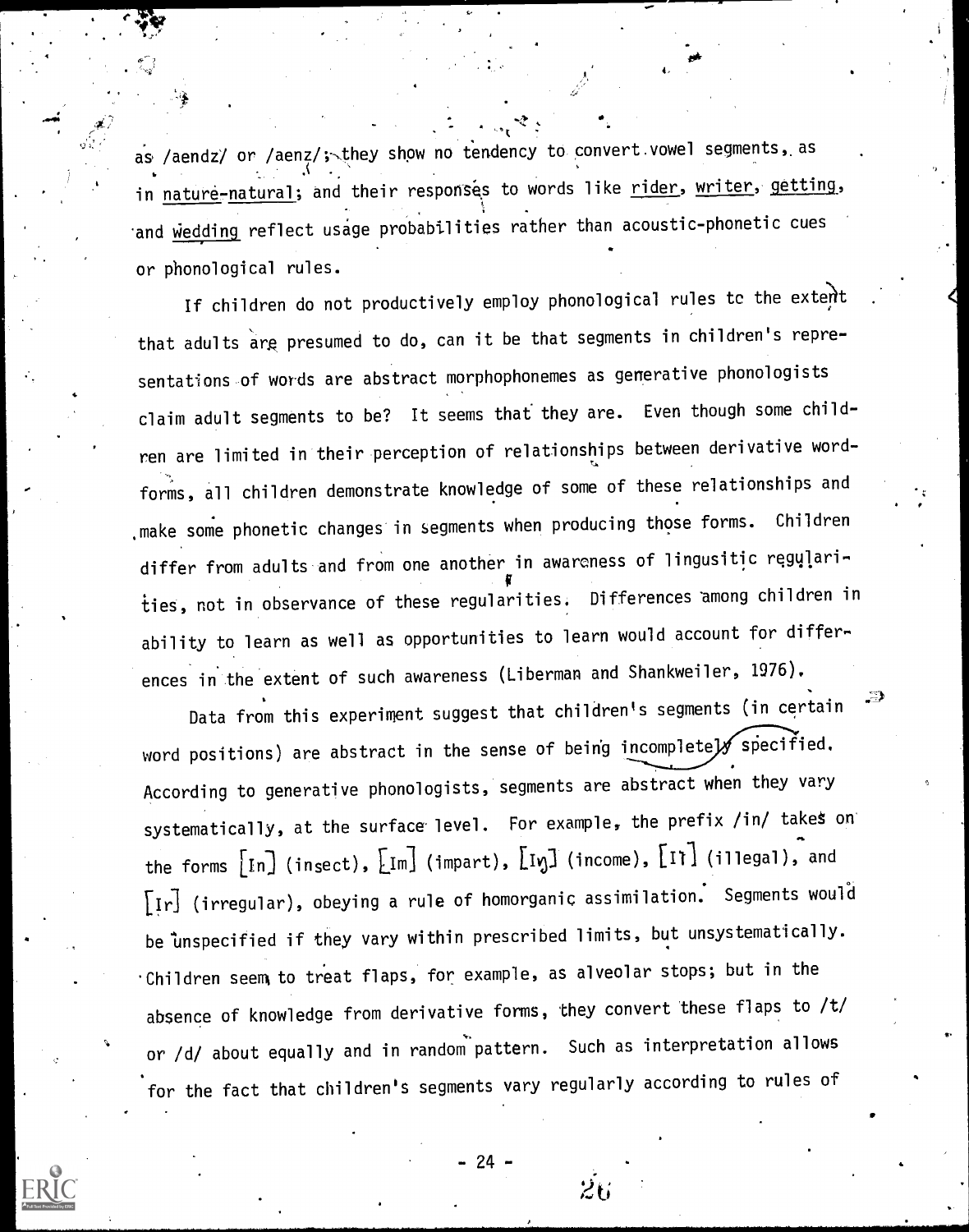the language, and it also allows for learning processes to work on these' segments--toward greater specification at the lexical level while retaining their abstract, generative potential.

Ŧ.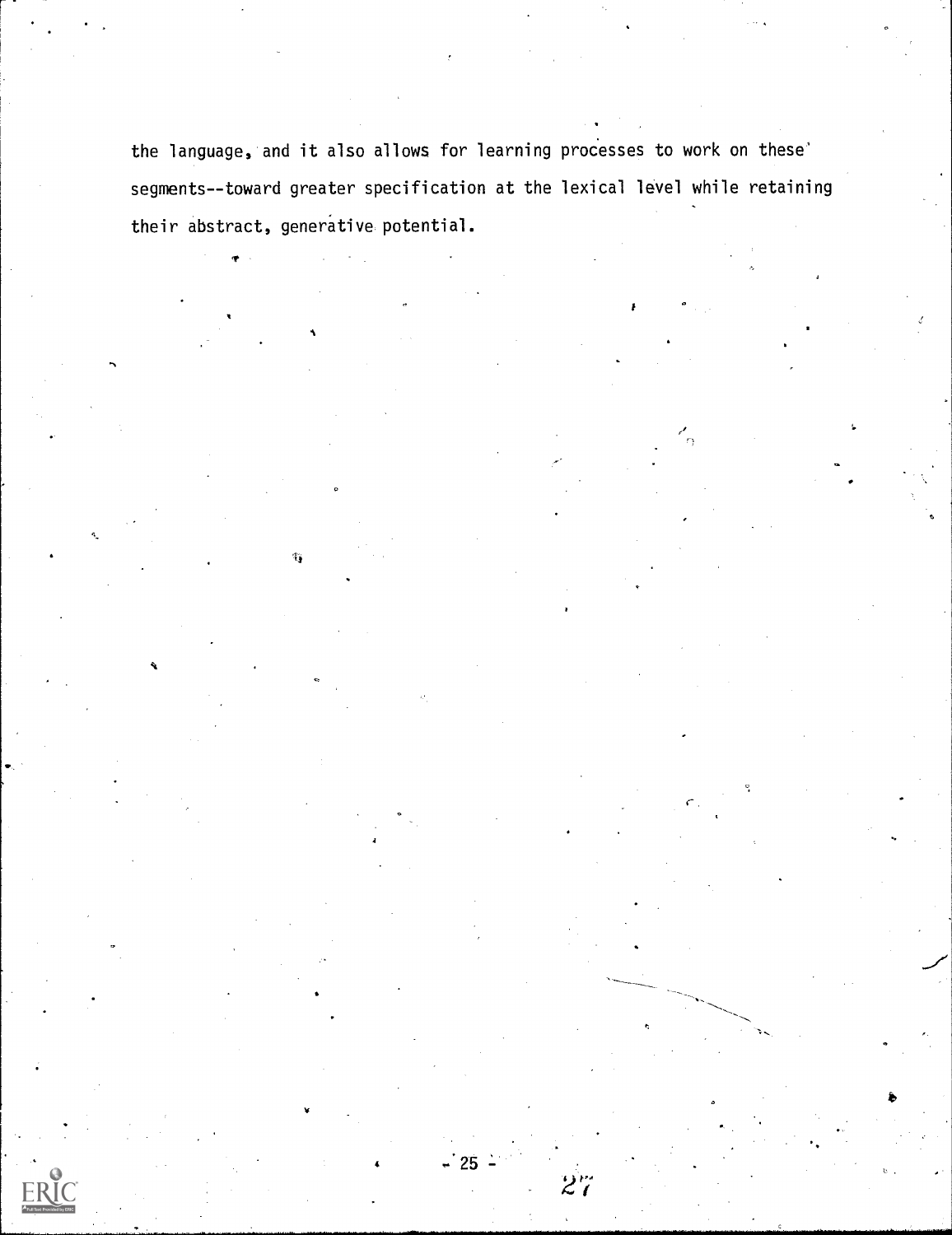#### NOTES

- 1. Divisions between groups were also based On analysis of the tasks and arguments about performance levels with small probability of chance occurrence.(Jones 1979).
- 2. According to generative phonological theory, pink and finger are represented at the deep level without the velar nasal /n / (/pInk/ and /fIngar/). There is no clear data from either adults or children to verify that this deep level representation is psychologically real. Fromkin supplies a speech error example suggesting the psychological reality of /ng/ as the underlying representation of  $\llbracket \eta \rrbracket$  . She cites an instance in which the name Chuck Young was pronounced  $[\xi \wedge \eta k \ y \wedge g]$ , the  $[g]$  left in the last name presumably coming from the underlying cluster /ng/ (Fronkin, 1971, cited in Hyman, 1975).
- 3. Underlying representations of pink and finger predicated by Chomsky and Halle (1968) are not apparent from the data either from adults or from children. Some scattered examples suggest, however, that /pInk/ and /fingar/ may be the underlying forms for a few children. Four children produced a clear  $pIn]$  for  $p.ink$  and the 3 produced  $IfIn]$  for  $finger$ ; also a few other children pronounced the initial CV portion of the word with a nasalized vowel but no clear /n/. Possibly these children were omitting the velar stop and retaining the /n/, although they simply may have failed to de=nasa<del>lize the v</del>owel when they omitted /ŋ/. High school subjects supplied 11 cases of  $[pIn]$ , but these responses obviously cannot be accepted as evidence for /pInk/ because of the ease with which adults can refer to spellings for this task.

- 26-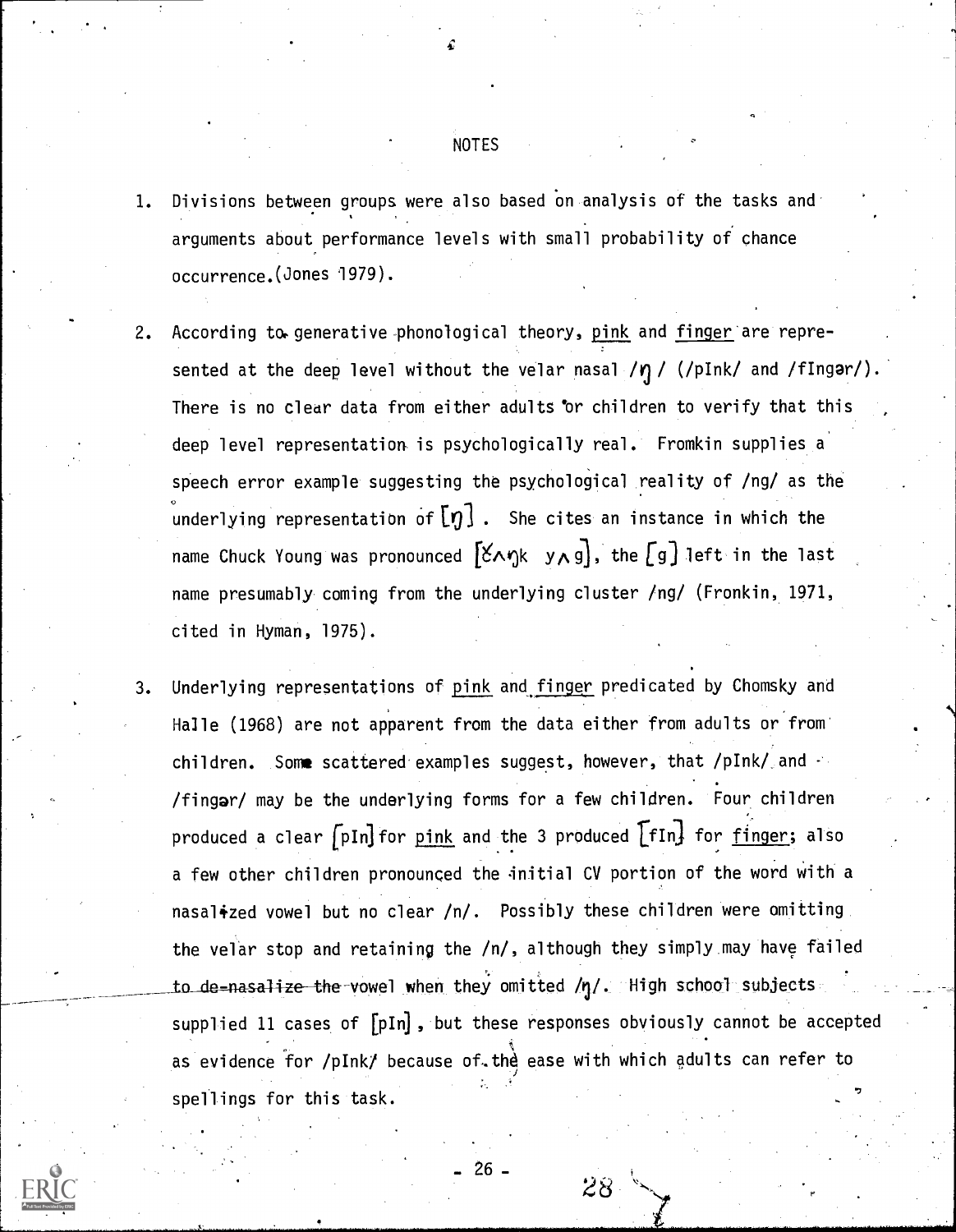- 4. Procedures and equipment used in this stuty do not allow clear identification in all cases of the segments children used or resolution of the issue' of the degree and kinds of variability. Children's hesitancy, tentative- , ness, and variable pronunciations are clear tendencies, however, within these data.
- $5.\leq$  Pant was assumed to be a rare form, but it turns out that children are very familiar with 'panties,' 'panty-hose' ("panty-ho"), and 'pant-leg' as well as .the verb 'to pant'.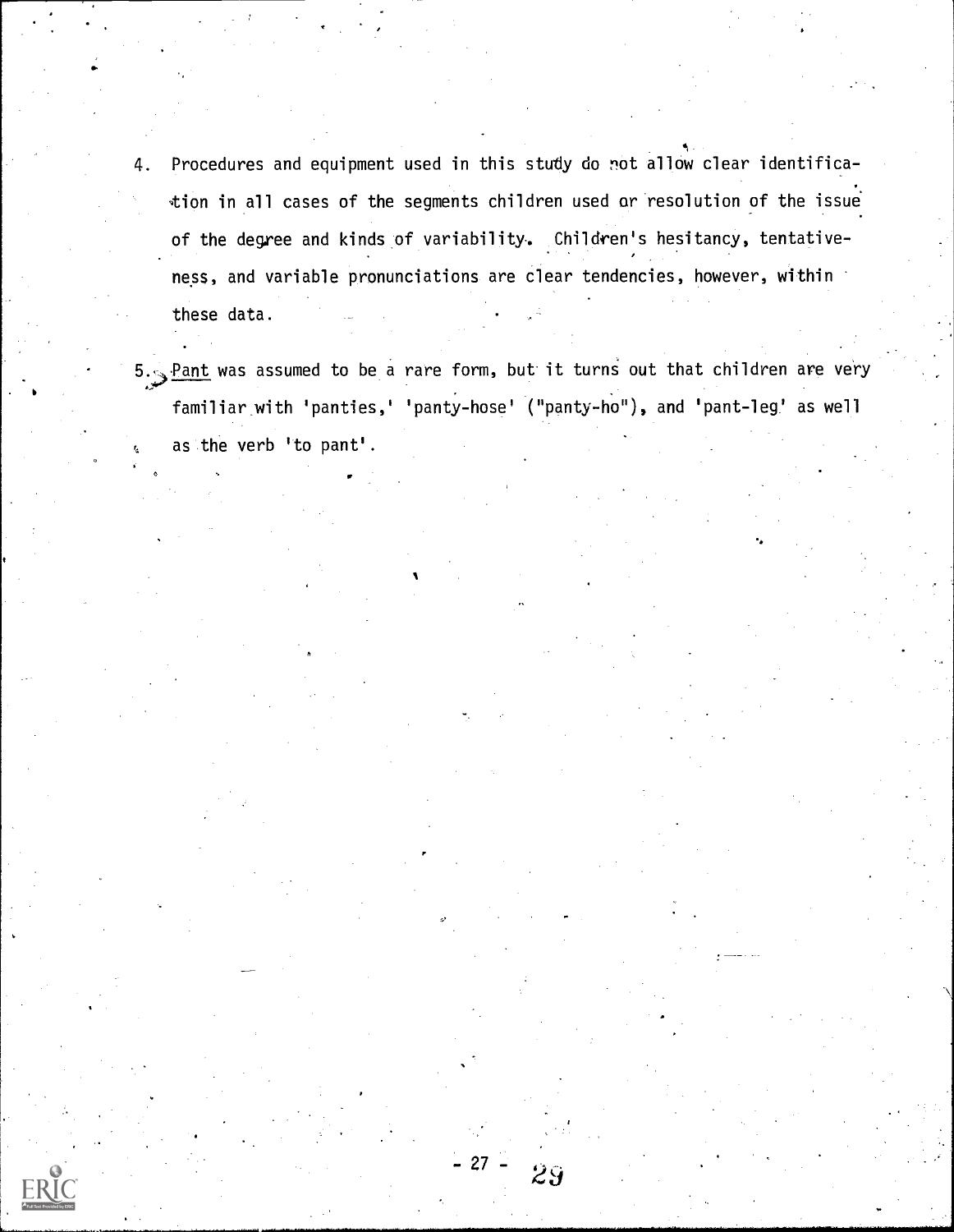#### BIBLIOGRAPHY

- Berko, J., The child's learning of English morphology. Word, 1958, 14, 150-177.
- Bruce, D. J., The analysis of word sounds by young children. British Journal of Educational Psychology, 1964, 34, 158-170.
- Chomsky, C., Reading, writing and phonology. Harvard Educational Review, 1970, 40, 287-309.
- Chomsky, N., Phonology and reading. In H. Levin and J.P. Williams (Eds.), Basic Studies in Reading. New York: Basic Books, 1970.
- Ferguson, C. A., and Farwell, C. B., Words and sounds in early language acquisition. Language, 1975, 51, 419-439. .
- Ferguson, C. A., & Garnica, O. K., Theories of phonological development. In E. H. Lenneberg, & E. Lenneberg (Eds.), Foundations of language development: A multidisciplinary approach  $(\sqrt{01} \cdot 1)$ . New York: Academic Press, 1975.
- Fromkin, V. (Ed.) Speech errors as linguistic evidence. The Hague: Mouton Publishers, 1973.
- Hal1e, M., Phonology in a generative grammar. Word, 1962, 18, 54-72.
- Hyman, L. M., Phonology: Theory and, analysis. New York: Holt, Rinehart & Winston, 1975.
- Jones, N. K.; Development of Linguistic Awareness of Phonemic Segments and the acquisition of reading in first grade and-kfndergarten children. Unpublished doctoral dissertation, Cornell University; Ithaca,'NY, 1979.
- Kiparsky, P., Linguistic universals and linguistic change. In E. Bach & R. T. Harms (Eds.), Universals in linguistic theory. New York: Holt, Rinehart .& Winston, 1968.
- Kiparsky, P., & Menn, L., On the acquisition of phonology. In J. Macnamara (Ed.), Language, learning, and thought. New York: Academic Press, 1977.

Liberman, I. Y., & Shankweiler, D., Speech, the alphabet, and teaching.to read. In L. Resnick and P. Weaver (Eds.), Theory and practice of early reading. Hillsdale, N. J.: Lawrence Erlbaum Associates, 1976.

Olmsted, D., Out of the mouths of babes. The Hague: Mouton Publishers, 1971. Rosner, J., & Simon, D.P., The Auditory Analysis Test: an initial report. Journal of Learning Disabilities, 1971, 4, 40-48.

Savin, H. B., What the child knows about speech when he starts to learn to read. In J. F. Kavanagh & I. G. Mattingly, Language by ear and eye. Cam-. bridge, Mass..: M. I. T. Press, 1972:

 $-28$  -  $30$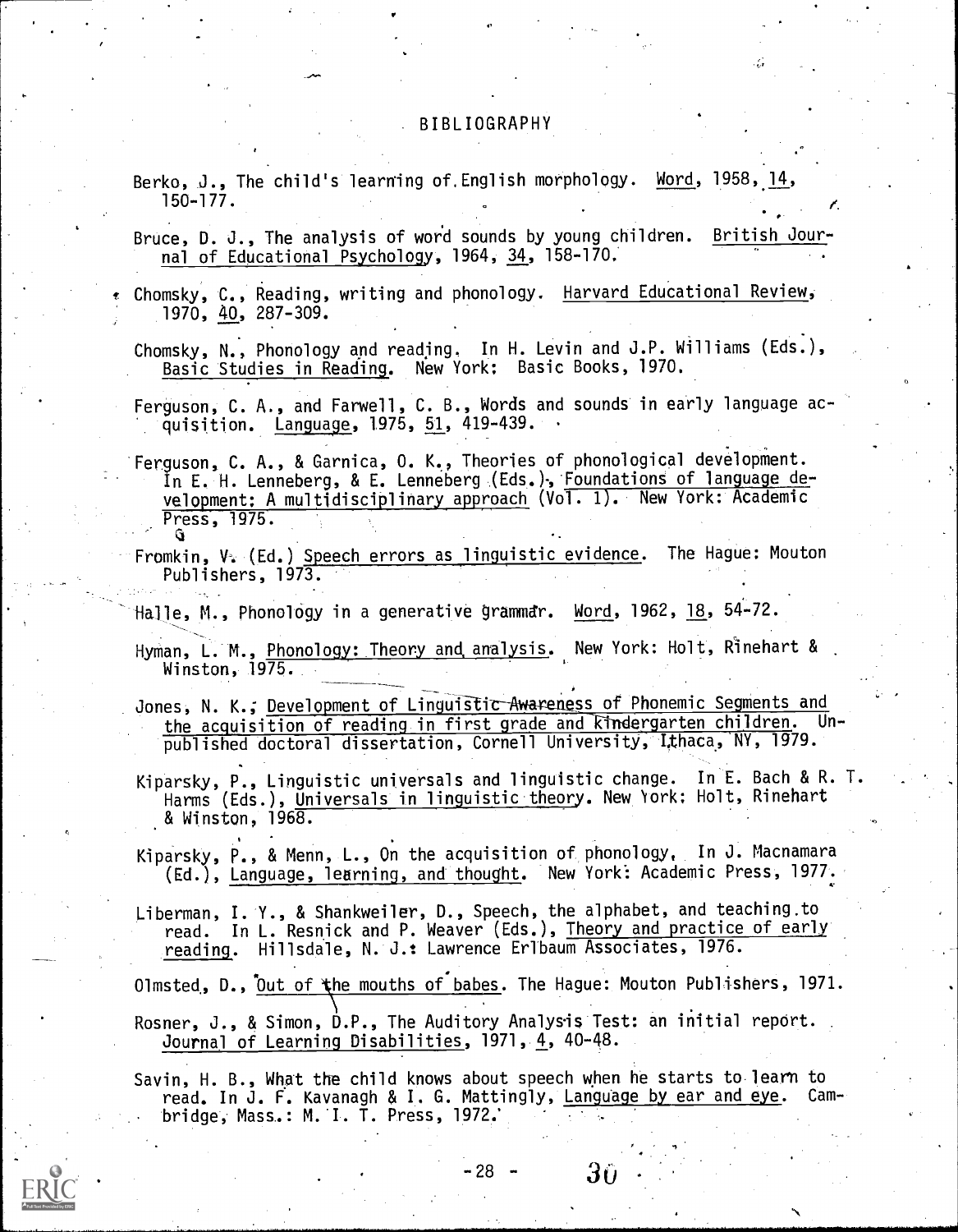Schane, S. A., <u>Generative phonology</u>. Englewood Cliffs,N. J.: Prentice-Hall, 1973.  $\blacksquare$ 

Wepman, J. M., & Hass, W. A., Spoken Word Count: Children ages 5, 6, and 7.  $\hspace{0.1cm}$  . Los Angeles: Western Psychological Services, A969.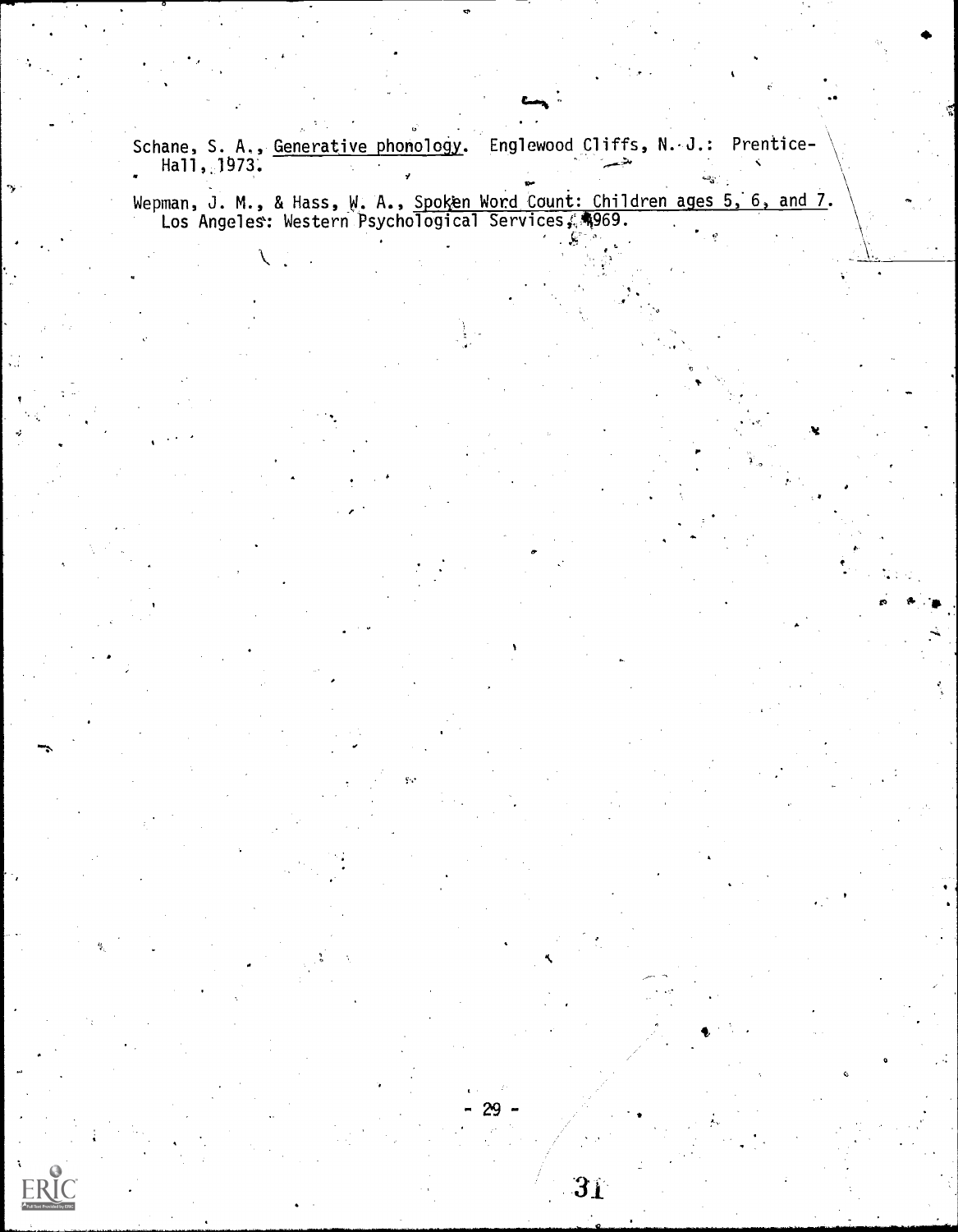Table 1

Proportions of responses within each of six response types produced by, adults, and by language advanced and language delayed first graders.

| Response Type - Explanation <sup>d</sup>                                                         | Adults           | Advanced         | Delayed          |                             |
|--------------------------------------------------------------------------------------------------|------------------|------------------|------------------|-----------------------------|
| A - Phonetic fragment, no meaning                                                                | .05 <sub>1</sub> | .26              | .38              |                             |
| e.g., $\lceil \text{ray} \rceil$ - "doesn't mean anything"                                       |                  |                  |                  |                             |
| B - Phonetic fragment, homoph. meaning                                                           | .09              |                  | .19 <sup>°</sup> |                             |
| e.g., $\lceil ray \rceil$ - like rye bread                                                       |                  |                  |                  |                             |
| C - Phonetic fragment, morph. meaning                                                            | .00.             | .07              | .09              |                             |
| e.g., $\lceil \text{ray} \rceil$ - "with a pencil"                                               |                  |                  |                  |                             |
| D - Correct morpheme, no meaning                                                                 | .03              | .08              | .05              |                             |
| $[e.g., [r\acute{a}yt] - "I don't know"$                                                         |                  |                  |                  |                             |
| E - Correct morpheme, homoph. meaning                                                            | .04              | .03              | $\ldots$ 01      |                             |
| e.g., $\lceil \text{rayt} \rceil$ - "it's not wrong"                                             |                  |                  |                  |                             |
| $F$ - Correct morpheme, morph. meaning <sup>b</sup>                                              | .80              | .43 <sub>•</sub> | .27              | $\mathcal{D}_{\mathcal{A}}$ |
| e.g., $[\hat{m}$ yt] - "write a letter"                                                          |                  |                  |                  |                             |
| Responses of types $\underline{D}$ , $\underline{E}$ , and $\underline{F}$ combined <sup>D</sup> | .86              | .54              | .34              |                             |

a Examples'are from the item writer. Paraphrases of actual responses are used except for type  $\underline{B}$ ; no responses of this type appeared on  $\underline{writer}$ . b Differences between groups (all comparisons) significant at .001 level.

4

 $3\overline{z}$ 

k'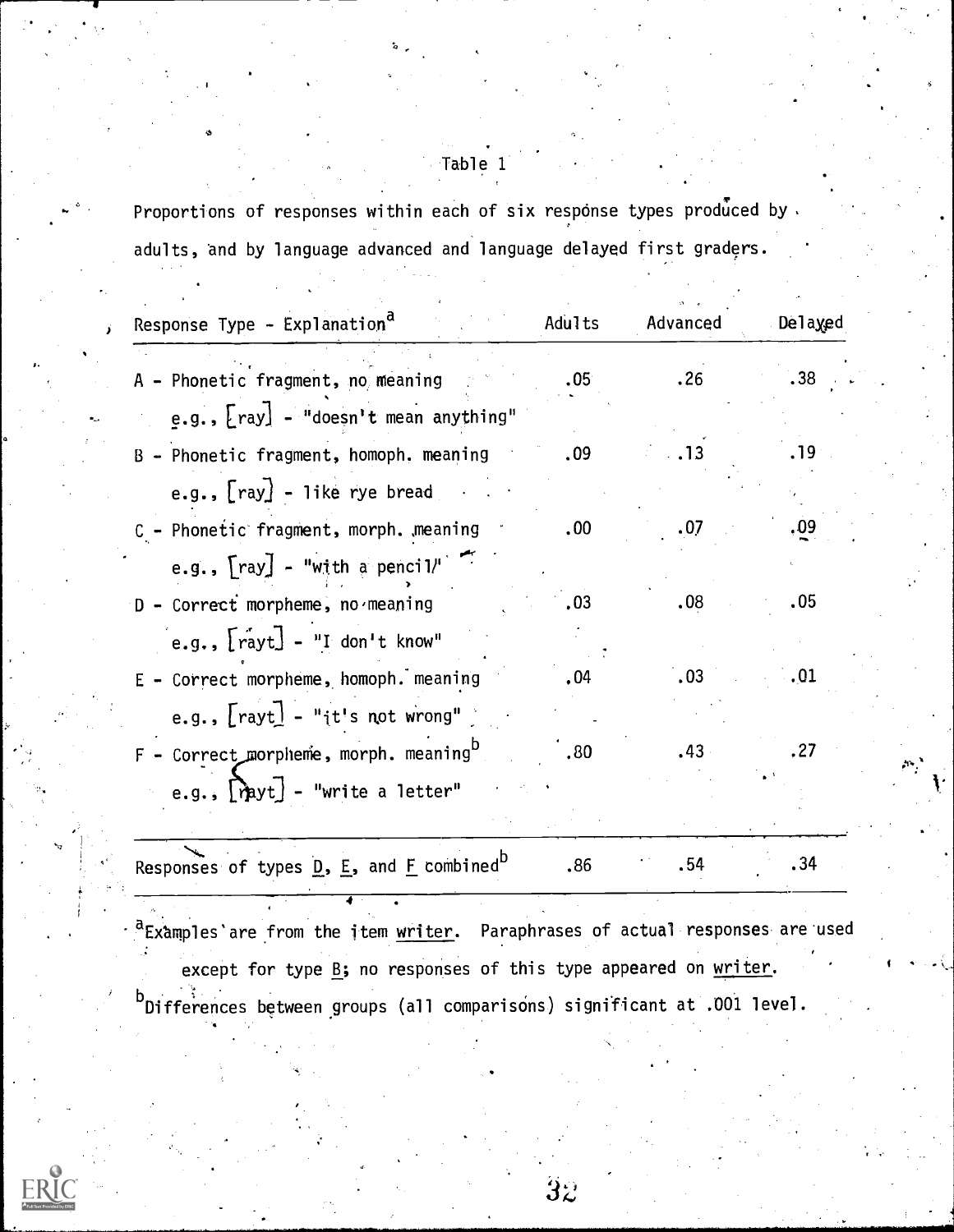Table 2

Summary statistics for adults and for language advanced and language delayed first graders, based on responses of types  $d_2$ ,  $e_3$ , and f combined.

|                           |          |                    | First Graders |  |
|---------------------------|----------|--------------------|---------------|--|
|                           | Adults   | Advanced           | Delayed       |  |
| काल<br>Number of subjects | 20       | $16 -$             | $-20$         |  |
| Range of scores           | 14<br>21 | <b>18</b><br>$6 -$ | $3 - 15$      |  |
| Group mean                | 17.6     | 13.9               | 9.4           |  |
| Median                    | .18      | 14                 | 9.5           |  |
| Standard deviation        | 1,76     | 3.00               | 2.64          |  |

ER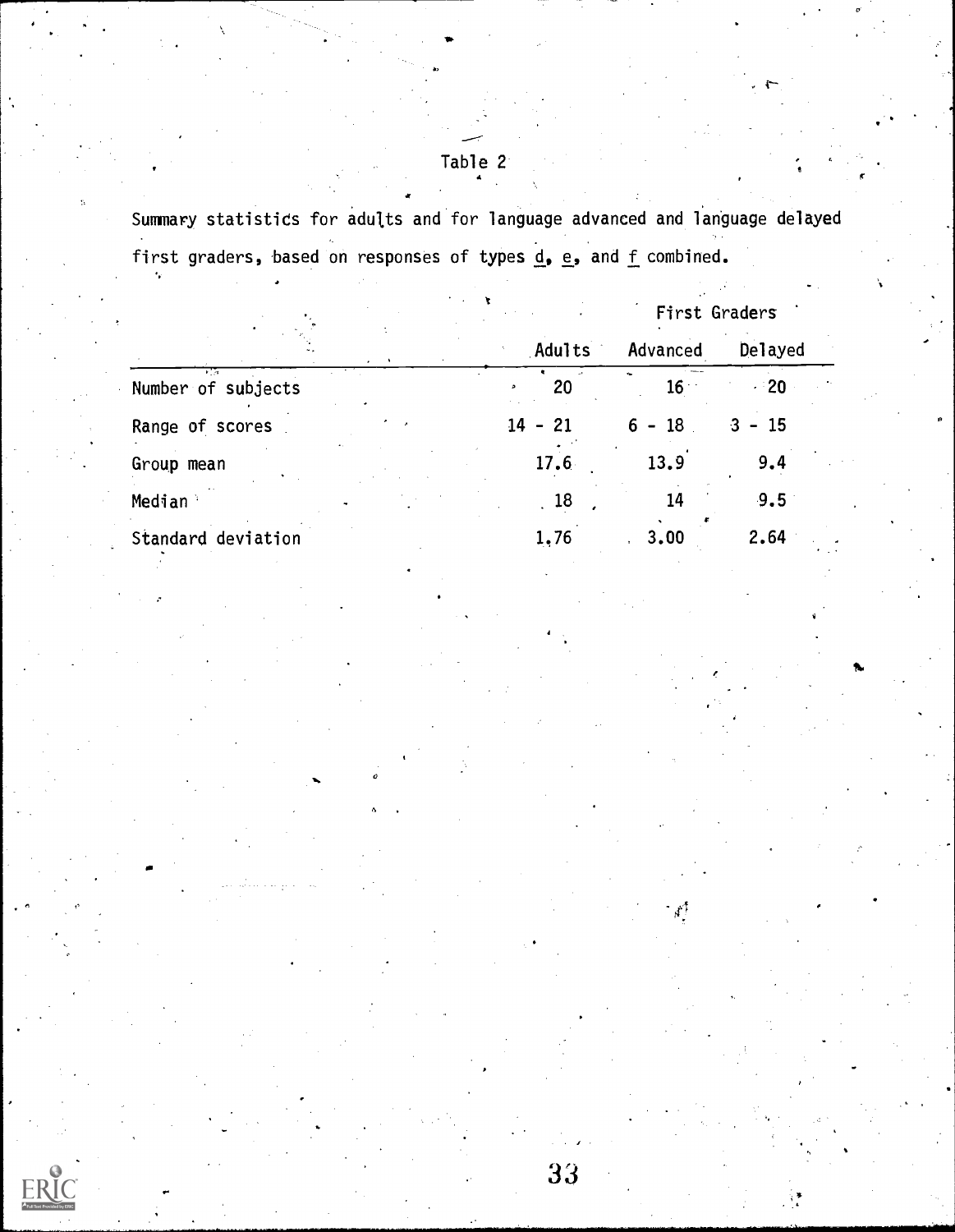Table 3

Proportions of positive responses<sup>a</sup> to individual items produced by adults and by language advanced and language delayed first graders.

First Graders

|                 | Items       | Adults   | Advanced | Delayed          |  |
|-----------------|-------------|----------|----------|------------------|--|
| 1.              | grandfather | 1.00     | .56      | .15              |  |
| $\overline{c}$  | eighth      | .80      | ,75      | .45 <sub>1</sub> |  |
| 3               | pink        | .70      | .19      | .05.             |  |
| 4 <sup>1</sup>  | rider       | .85      | .88      | .68              |  |
| 5.              | windshield  | .95<br>微 | .81      | .74              |  |
| 6 <sub>o</sub>  | cattle      | $1.00 -$ | .38      | .15              |  |
| 7.              | leaves      | .35.     | .56      | •32              |  |
| 8 <sub>o</sub>  | writer      | .90      | .63      | .25              |  |
| 9.              | pressure    | .80      | .19      | .33              |  |
| 10.             | earring     | 1.00     | .81      | .63              |  |
| 11.             | wolves      | $.75$ .  | .88      | .70              |  |
| 12 <sub>c</sub> | middle      | 1.00     | .63      | .30              |  |
| 13.             | plants      | .95      | ,81      | .74              |  |
| 14              | getting     | 1.00     | .88      | $\cdot$ , 65     |  |
| 15.             | homemade    | 1.00     | .75      | $\frac{1}{2}40$  |  |
| 16              | pants       | .85      | .38      | .25              |  |
| 17              | finger.     | .45      | .13      | .05              |  |
| 18              | windmill    | .95      | •81      | .70              |  |
| 19.             | wedding     | ነ.00     | •63      | $-53$            |  |
| 20 <sub>o</sub> | natural     | .60.     | .06      | .00.             |  |
| 21              | pans        | 1.00     | ,88      | ,90              |  |

Responses of types  $\underline{\mathsf{d}}$ ,  $\underline{\mathsf{e}}$ , and  $\underline{\mathsf{f}}$  are included as positive indicators of under-  $\qquad$ 

lying morphophonemes.

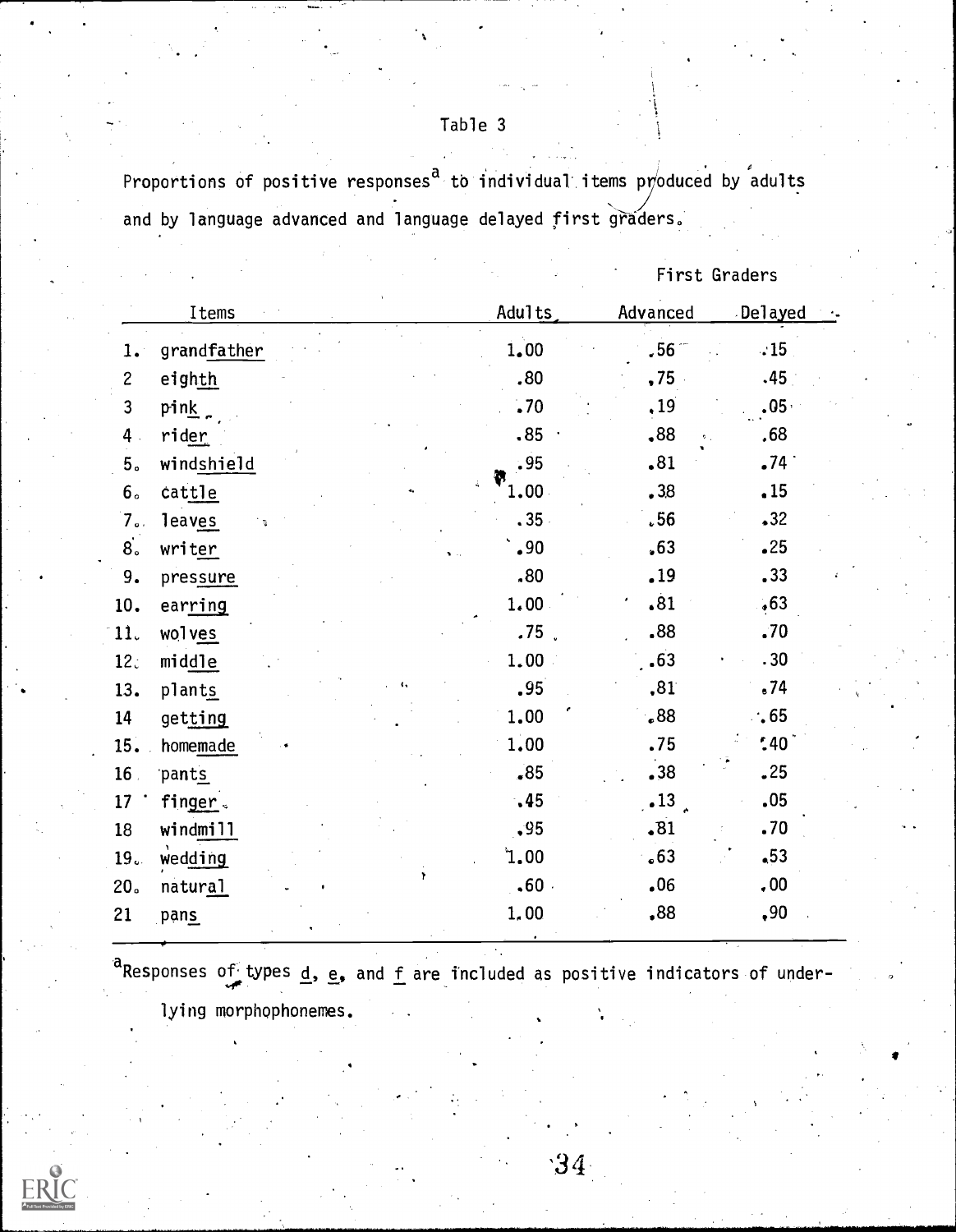$\mathbf 6$ 

Comparison of language advanced and language delayed groups' responses to items containing medial flaps.

| $\ddot{\phantom{a}}$ |               | Advanced Group      | * Delayed Group -    |             |             |
|----------------------|---------------|---------------------|----------------------|-------------|-------------|
| Item                 |               | Rspns No. Rspns No. | Rspns No. Rspns No.  |             |             |
| getting              | $get - 14$    | $ged - 0$           | $get - 13$           | $ged - 2$ . |             |
| wedding              | wed $-10$     | wet $-4$            | $wed - 10$           | wet $-7$    |             |
| rider.               | $r$ ride - 14 | rite - O            | $ride - 13$          | $rite - 2$  |             |
| writer               | write-10      | $ride - 3$          | $Write-5$ ride $-12$ |             | $\sim 20\%$ |
| cattle               | $cat - 6$     | cad $-6$            | $cat - 3$ $cad - 4$  |             |             |
| midde                | $mid - 10$    | $mit - 4$           | $mid - 6$            | $mit - 4$   |             |

 $35<sub>1</sub>$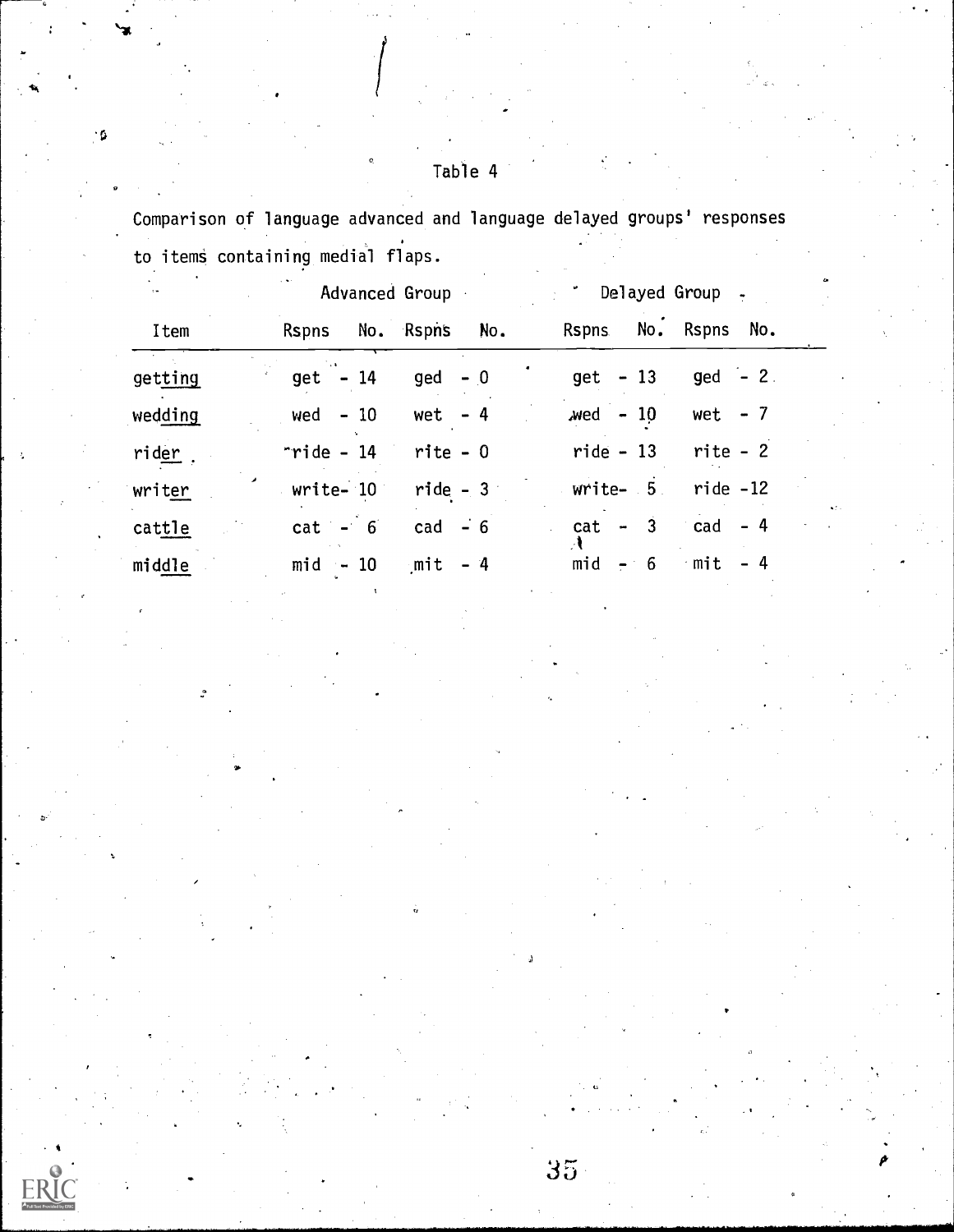| Results of experiment two. Responses to plural morpheme omission items by . |  |  |  |  |  |
|-----------------------------------------------------------------------------|--|--|--|--|--|
|                                                                             |  |  |  |  |  |
| first grade groups and high school subjects                                 |  |  |  |  |  |

| $\circ$           |       |                | plants    |                 | glance      |          |           | glands |  |
|-------------------|-------|----------------|-----------|-----------------|-------------|----------|-----------|--------|--|
| Groups            | N     | /n/            | /t/       | 'n/             |             | ′d∕      | 'n/       |        |  |
| Adult subjects    | 5     |                | 4         | 5               | $\mathbf 0$ | 0        | 0         | 5      |  |
| All First Graders | $-10$ | 6<br>$\bullet$ | 4         | 10 <sub>1</sub> | 0           | 0        | 10        | 0      |  |
| Language Advanced | 4     | $\bf{0}$       | 4         | 4               | $\Omega$    | 0        | 4         | 0      |  |
| Language Delayed  | 6     | 6              | $\cdot$ 0 | 6.              | - 0         | $\bf{0}$ | $6 \cdot$ |        |  |

a<sub>Letters</sub> represent the segment at the end of the response, e.g., /n/ under glance represents the response "glan".

36

**I**II

# . Table 5